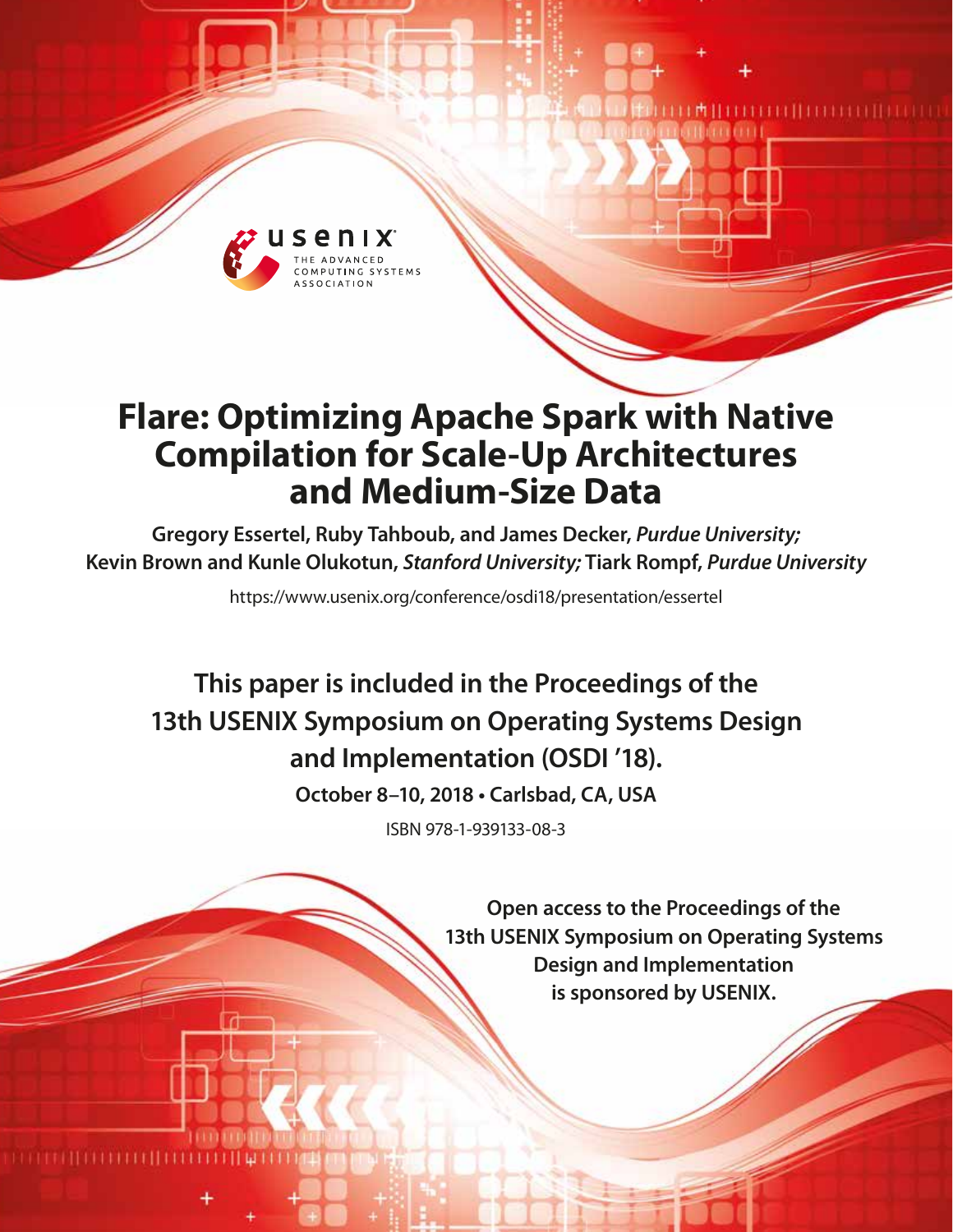### Flare: Optimizing Apache Spark with Native Compilation for Scale-Up Architectures and Medium-Size Data

Grégory M. Essertel<sup>1</sup>, Ruby Y. Tahboub<sup>1</sup>, James M. Decker<sup>1</sup>, Kevin J. Brown<sup>2</sup>, Kunle Olukotun<sup>2</sup>, Tiark Rompf<sup>1</sup>

<sup>1</sup>*Purdue University,* <sup>2</sup>*Stanford University {gesserte,rtahboub,decker31,tiark}@purdue.edu, {kjbrown,kunle}@stanford.edu*

#### Abstract

In recent years, Apache Spark has become the de facto standard for big data processing. Spark has enabled a wide audience of users to process petabyte-scale workloads due to its flexibility and ease of use: users are able to mix SQL-style relational queries with Scala or Python code, and have the resultant programs distributed across an entire cluster, all without having to work with lowlevel parallelization or network primitives.

However, many workloads of practical importance are not large enough to justify distributed, scale-out execution, as the data may reside entirely in main memory of a single powerful server. Still, users want to use Spark for its familiar interface and tooling. In such scale-up scenarios, Spark's performance is suboptimal, as Spark prioritizes handling *data size* over optimizing the *computations* on that data. For such medium-size workloads, performance may still be of critical importance if jobs are computationally heavy, need to be run frequently on changing data, or interface with external libraries and systems (e.g., TensorFlow for machine learning).

We present Flare, an accelerator module for Spark that delivers order of magnitude speedups on scale-up architectures for a large class of applications. Inspired by query compilation techniques from main-memory database systems, Flare incorporates a code generation strategy designed to match the unique aspects of Spark and the characteristics of scale-up architectures, in particular processing data directly from optimized file formats and combining SQL-style relational processing with external frameworks such as TensorFlow.

#### Introduction

Modern data analytics applications require a combination of different programming paradigms, spanning relational, procedural, and map-reduce-style functional processing. Systems like Apache Spark [\[8\]](#page-15-0) have gained enormous traction thanks to their intuitive APIs and ability to scale to very large data sizes, thereby commoditizing petabyte-scale (PB) data processing for large numbers of users. But thanks to its attractive programming interface and tooling, people are also increasingly using Spark for smaller workloads. Even for companies that *also* have PB-scale data, there is typically a long tail of tasks of much smaller size, which make up a very important class of workloads [\[17,](#page-15-1) [44\]](#page-16-0). In such cases, Spark's performance is suboptimal. For such medium-size workloads, performance may still be of critical importance if there are many such jobs, individual jobs are computationally heavy, or need to be run very frequently on changing data. This is the problem we address in this paper. We present Flare, an accelerator module for Spark that delivers order of magnitude speedups on scale-up architectures for a large class of applications. A high-level view of Flare's architecture can be seen in Figure [1b](#page-2-0).

Inspiration from In-Memory Databases Flare is based on native code generation techniques that have been pioneered by in-memory databases (e.g., Hy-Per [\[35\]](#page-16-1)). Given the multitude of front-end programming paradigms, it is not immediately clear that looking at relational databases is the right idea. However, we argue that this is indeed the right strategy: Despite the variety of front-end interfaces, contemporary Spark is, at its core, an SQL engine and query optimizer [\[8\]](#page-15-0). Rich front-end APIs are increasingly based on DataFrames, which are internally represented very much like SQL query plans. Data frames provide a deferred API, i.e., calls only *construct* a query plan, but do not execute it immediately. Thus, front-end abstractions do not interfere with query optimization. Previous generations of Spark relied critically on arbitrary UDFs, but this is becoming less and less of a concern as more and more func-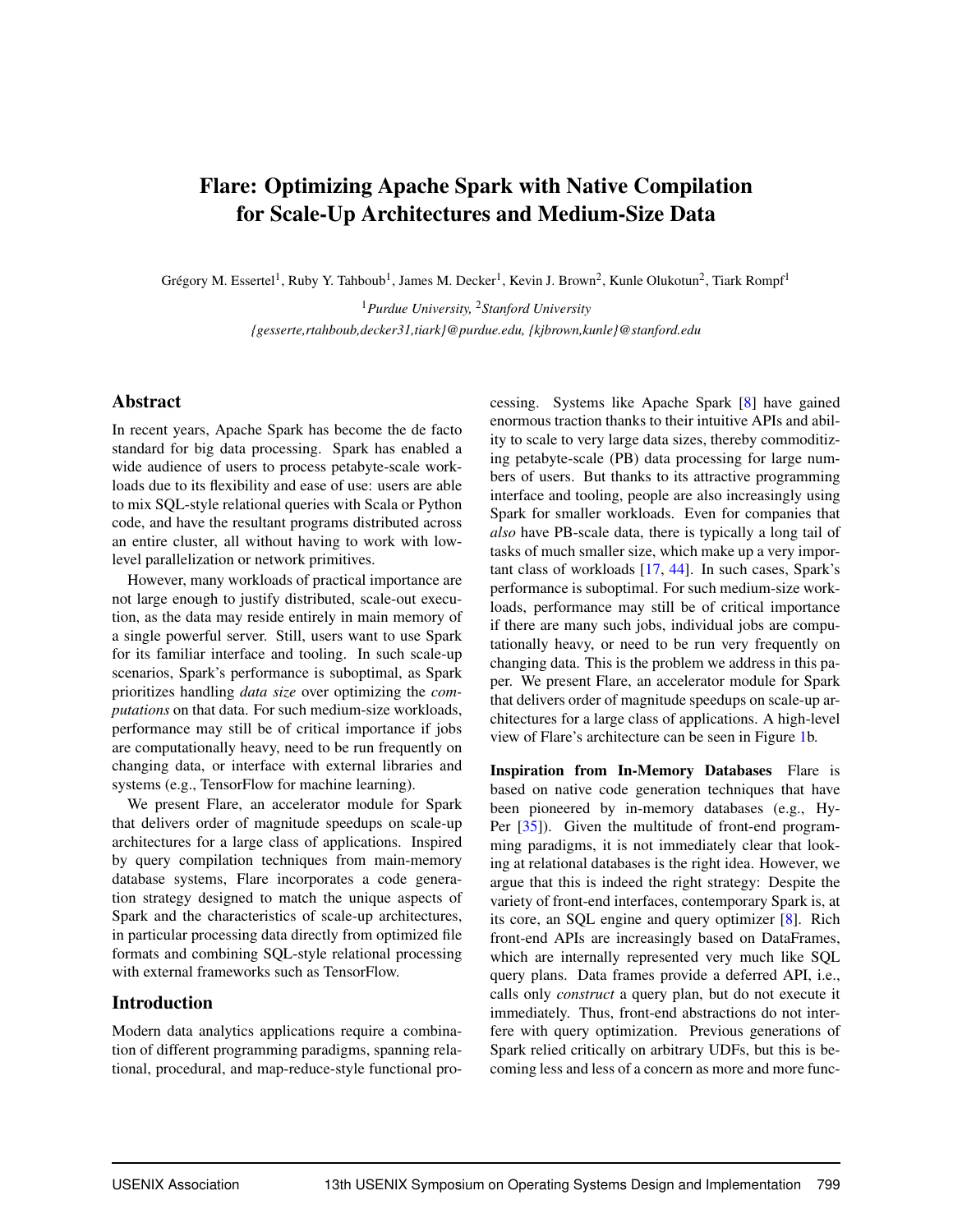

<span id="page-2-0"></span>Figure 1: Flare system overview: (a) architecture of Spark adapted from [\[8\]](#page-15-0); (b) Flare generates code for entire queries, eliminating the RDD layer, and orchestrating parallel execution optimized for shared memory architectures. Flare also integrates with TensorFlow.

tionality is implemented on top of DataFrames.

With main-memory databases in mind, it follows that one may look to existing databases for answers on improving Spark's performance. A piece of low-hanging fruit seems to be simply translating all DataFrame query plans to an existing best-of-breed main-memory database (e.g., HyPer [\[35\]](#page-16-1)). However, such systems are *full* database systems, not just query engines, and would require data to be stored in a separate, internal format specific to the external system. As data may be changing rapidly, loading this data into an external system is undesirable, for reasons of both storage size and due to the inherent overhead associated with data loading. Moreover, retaining the ability to interact with other systems (e.g., TensorFlow [\[3\]](#page-14-0) for machine learning) is unclear.

Another logical alternative would be to build a new system which is overall better optimized than Spark for the particular use case of medium-size workloads and scale-up architectures. While some effort has been done in this vein (e.g., Tupleware  $[17]$ ), such systems forfeit the ability to leverage existing libraries and frameworks built on top of Spark, including the associated tooling. Whereas a system that competes with Spark must replicate all of this functionality, our goal instead was to build a drop-in module capable of handling workloads for which Spark is not optimized, preferably using methodologies seen in these best-of-breed, external systems (e.g., HyPer).

Native Query Compilation Indeed, the need to accelerate CPU computation prompted the development of a code generation engine that ships with Spark since version 1.4, called Tungsten [\[8\]](#page-15-0). However, despite following some of the methodology set forth by HyPer, there are a number of challenges facing such a system, which causes Tungsten to yield suboptimal results by comparison. First, due to the fact that Spark resides in a Javabased ecosystem, Tungsten generates Java code. This (somewhat obviously) yields inferior performance to native execution as seen in HyPer. However, generating native code within Spark poses a challenge of interfacing with the JVM when dealing with e.g., data loading. Another challenge comes from Spark's reliance on resilient distributed datasets (RDDs) as its main internal execution abstraction. Mapping query operators to RDDs imposes boundaries between code generation regions, which incurs nontrivial runtime overhead. Finally, having a code generation engine capable of interfacing with external frameworks and libraries, particularly machine-learning oriented frameworks like Tensor-Flow and PyTorch, is also challenging due to the wide variety of data representations which may be used.

End-to-End Datapath Optimization In solving the problem of generating native code and working within the Java environment, we focus specifically on the issue of data processing. When working with data directly from memory, it is possible to use the Java Native Interface (JNI) and operate on raw pointers. However, when processing data directly from files, fine-grained interaction between decoding logic in Java and native code would be required, which is both cumbersome and presents high overhead. To resolve this problem, we elect to reimplement file processing for common formats in native code as well. This provides a fully compiled data path, which in turn provides significant performance benefits. While this does present a problem in calling Java UDFs (user-defined functions) at runtime, we can simply fall back to Spark's existing execution in such a case, as these instances appear rare in most use cases considered. We note in passing that existing work (e.g., Tupleware [\[17\]](#page-15-1), Froid [\[40\]](#page-16-2)) has presented other solutions for this problem which could be adopted within our method, as well.

Fault Tolerance on Scale-Up Architectures In addition, we must overcome the challenge of working with Spark's reliance on RDDs. For this, we propose a simple solution: when working in a scale-up, shared memory environment, remove RDDs and bypass all fault tolerance mechanisms, as they are not needed in such architectures (seen in Figure [1b](#page-2-0)). The presence of RDDs fundamentally limits the scope of query compilation to individual query stages, which prevents optimization at the granularity of full queries. Without RDDs, we compile whole queries and eliminate the preexisting boundaries across query stages. This also enables the removal of artifacts of distributed architectures, such as Spark's use of HashJoinExchange operators even if the query is run on a single core.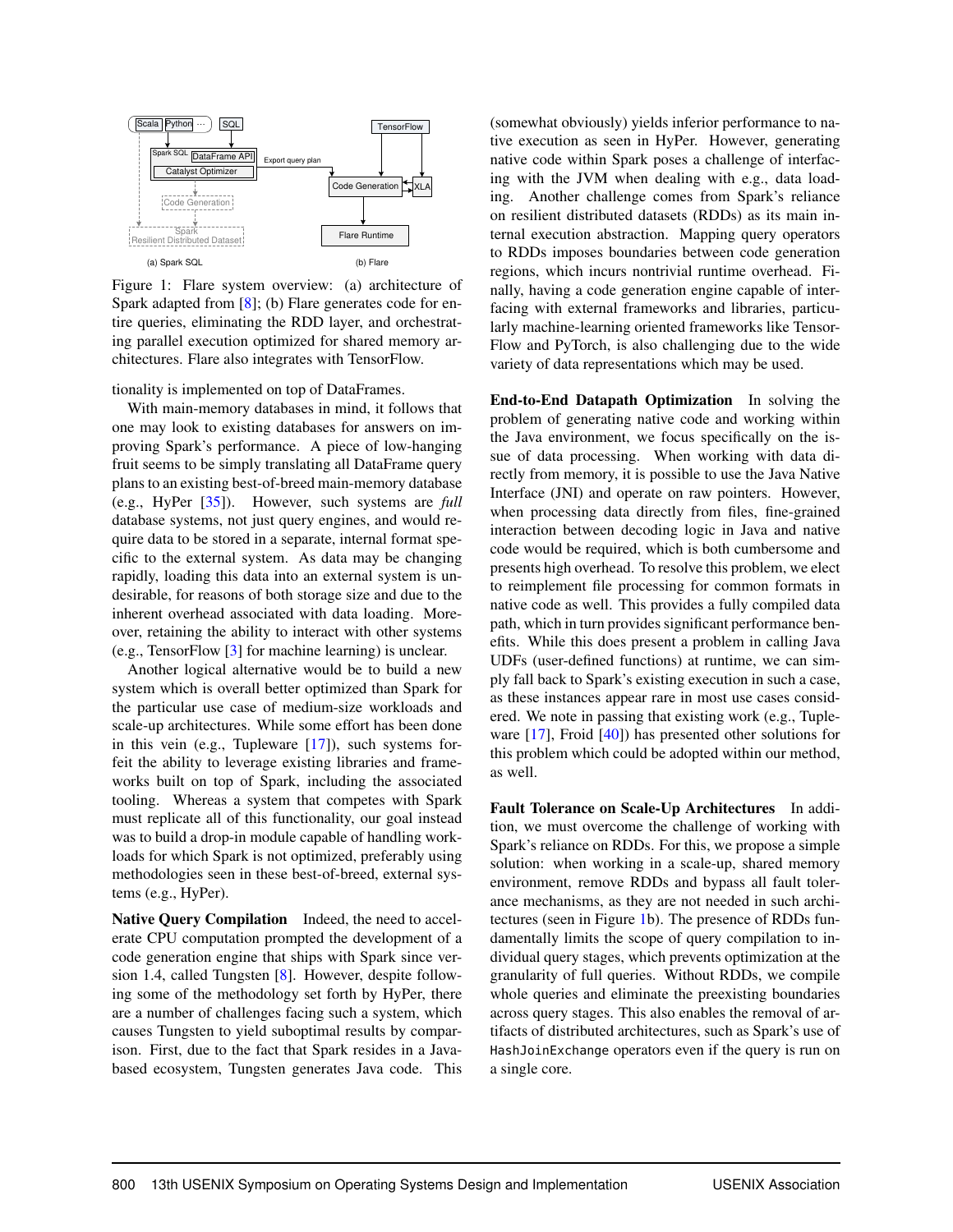Interfacing with External Code Looking now to the issue of having a robust code generation engine capable of interfacing with external libraries and frameworks within Spark, we note that most performance-critical external frameworks are *also* embracing deferred APIs. This is particularly true for machine learning frameworks, which are based on a notion of execution graphs. This includes popular frameworks like TensorFlow [\[3\]](#page-14-0), Caffe  $[24]$ , and ONNX  $[1]$ , though this list is far from exhaustive. As such, we focus on frameworks with APIs that follow this pattern. Importantly, many of these systems already have a native execution backend, which allows for speedups by generating all required glue code and keeping the entire data path within native code.

Contributions The main intellectual contribution of this paper is to demonstrate and analyze some of the underlying issues contained in the Spark runtime, and to show that the HyPer query compilation model must be adapted in certain ways to achieve good results in Spark (and, most likely, systems with a similar architecture like Flink  $[16]$ , most importantly to eliminate codegen boundaries as much as possible. For Spark, this means generating code not at the granularity of operator pipelines but compiling whole Catalyst operator trees at once (which may include multiple SQL-queries and subqueries), generating specialized code for data structures, for file loading, etc.

We present Flare, an accelerator module for Spark that solves these (and other) challenges which currently prevent Spark from achieving optimal performance on scale-up architectures for a large class of applications. Building on query compilation techniques from mainmemory database systems, Flare incorporates a code generation strategy designed to match the unique aspects of Spark and the characteristics of scale-up architectures, in particular processing data directly from optimized file formats and combining SQL-style relational processing with external libraries such as TensorFlow.

This paper makes the following specific contributions:

- We identify key impediments to performance for medium-sized workloads running on Spark on a single machine in a shared memory environment and present a novel code generation strategy able to overcome these impediments, including the overhead inherent in boundaries between compilation regions. (Section [2\)](#page-3-0).
- We present Flare's architecture and discuss some implementation choices. We show how Flare is capable of optimizing data loading, dealing with parallel execution, as well as efficiently working on NUMA systems. This is a result of Flare compiling whole queries,

as opposed to individual query stages, which results in an end-to-end optimized data path (Section [3\)](#page-6-0).

- We show how Flare's compilation model efficiently extends to external user-defined functions. Specifically, we discuss Flare's ability to integrate with other frameworks and domain-specific languages, including in particular machine learning frameworks like Tensor-Flow that provide compilation facilities of their own (Section [4\)](#page-9-0).
- We evaluate Flare in comparison to Spark on TPC-H, reducing the gap to best-of-breed relational query engine, and on benchmarks involving external libraries. In both settings, Flare exhibits order-of-magnitude speedups. Our evaluation spans single-core, multicore, and NUMA targets (Section [5\)](#page-10-0).

Finally, we survey related work in Section [6,](#page-13-0) and draw conclusions in Section [7.](#page-14-2)

#### <span id="page-3-0"></span>Background

Apache Spark [\[55,](#page-17-0) [56\]](#page-17-1) is today's most widely-used big data framework. The core programming abstraction comes in the form of an immutable, implicitly distributed collection called a resilient distributed dataset (RDD). RDDs serve as high-level programming interfaces, while also transparently managing fault-tolerance.

We present a short example using RDDs (from  $[8]$ ), which counts the number of errors in a (potentially distributed) log file:

## **val** lines = spark.sparkContext.textFile("...")<br>val errors = lines.filter(s => s.startsWith("ERROR"))<br>println("Total errors: " + errors.count())

Spark's RDD abstraction provides a *deferred* API: in the above example, the calls to textFile and filter merely construct a computation graph. In fact, no actual computation occurs until errors.count is invoked.

The directed, acyclic computation graph represented by an RDD describes the distributed operations in a rather coarse-grained fashion: at the granularity of map, filter, etc. While this level of detail is enough to enable demand-driven computation, scheduling, and faulttolerance via selective recomputation along the "lineage" of a result [\[55\]](#page-17-0), it does not provide a full view of the computation applied to each element of a dataset. For example, in the code snippet shown above, the argument to lines.filter is a normal Scala closure. This makes integration between RDDs and arbitrary external libraries much easier, but it also means that the given closure must be invoked as-is for every element in the dataset.

As such, the performance of RDDs suffers from two limitations: first, limited visibility for analysis and optimization (especially standard optimizations, e.g., join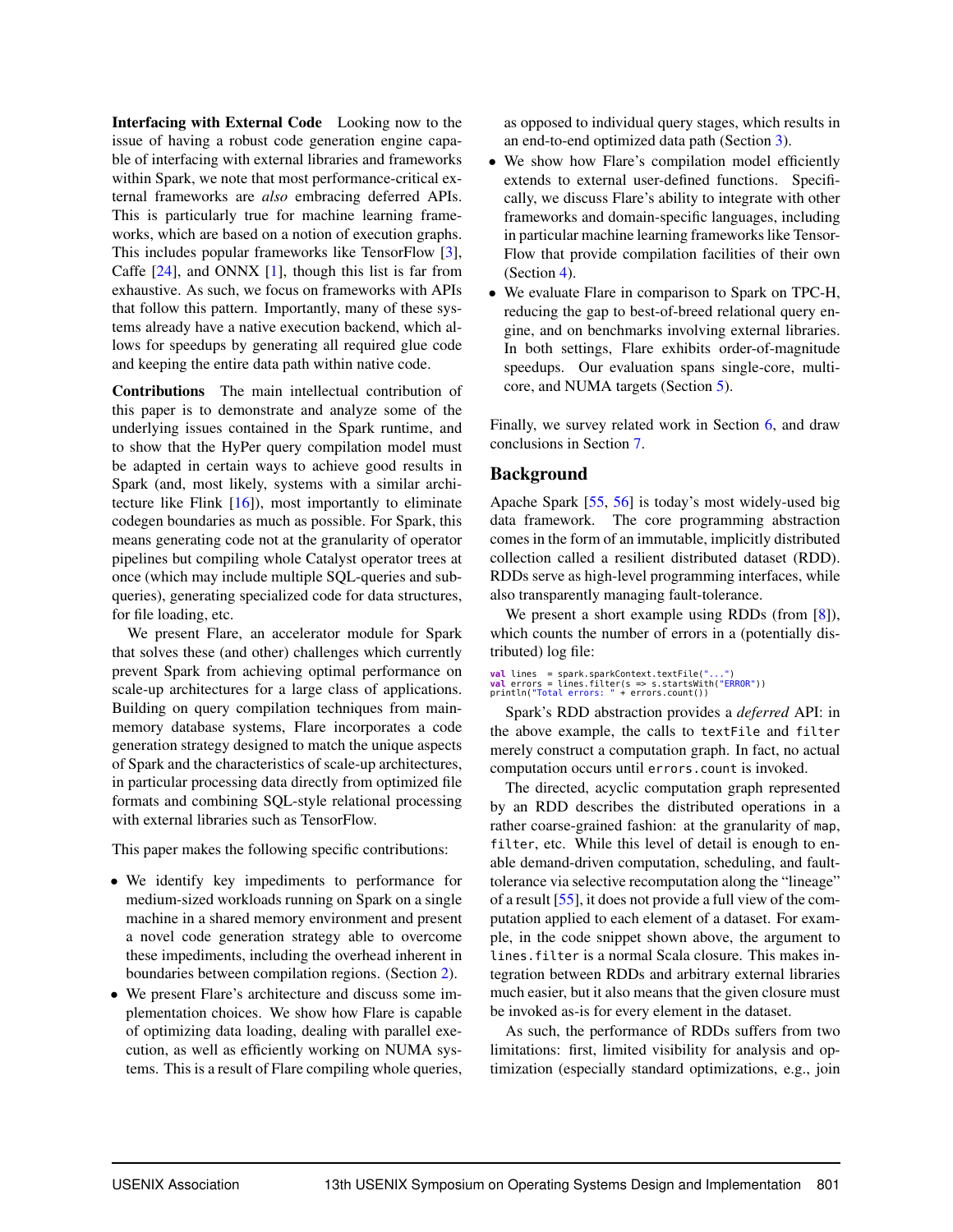reordering for relational workloads); and second, substantial interpretive overhead, i.e., function calls for each processed tuple. Both issues have been ameliorated with the introduction of the Spark SQL subsystem [\[8\]](#page-15-0).

#### <span id="page-4-2"></span>The Power of Multi-Stage APIs

The chief addition of Spark SQL is an alternative API based on DataFrames. A DataFrame is conceptually equivalent to a table in a relational database; i.e., a collection of rows with named columns. However, like RDDs, the DataFrame API records operations, rather than computing the result.

Therefore, we can write the same example as before:

**val** lines = spark.read.textFile("...")<br>val errors = lines.filter(\$"value".startsWith("ERROR"))<br>println("Total errors: " + errors.count())

Indeed, this is quite similar to the RDD API in that only the call to errors.count will trigger actual execution. Unlike RDDs, however, DataFrames capture the *full* computation/query to be executed. We can obtain the internal representation using errors.explain(), which produces the following output:

```
.<br>== Physical Plan ==
*Filter StartsWith(value#894, ERROR)
+- *Scan text [value#894]
Format: ...TextFileFormat@18edbdbb,
InputPaths: ...,
ReadSchema: struct<value:string>
```
From the high-level DataFrame operations, Spark SQL computes a *query plan*, much like a relational DBMS. Spark SQL optimizes query plans using its relational query optimizer, called Catalyst, and may even generate Java code at runtime to accelerate parts of the query plan using a component named Tungsten (see Section [2.2\)](#page-4-0).

It is hard to overstate the benefits of this kind of deferred API, which generates a complete program (i.e., query) representation at runtime. First, it enables various kinds of optimizations, including classic relational query optimizations. Second, one can use this API from multiple front-ends, which exposes Spark to non-JVM languages such as Python and R, and the API can also serve as a translation target from literal SQL:

lines.createOrReplaceTempView("lines") **val** errors = spark.sql("select \* from lines<br>where value value like 'ERROR%'") println("Total errors: " + errors.count())

Third, one can use the full host language to structure code, and use small functions that pass DataFrames between them to build up a logical plan that is then optimized as a whole.

However, this is only true as long as one stays in the relational world, and, notably, avoids using any external libraries (e.g., TensorFlow). This is a nontrivial restriction; to resolve this, we show in Section [4](#page-9-0) how the DataFrame model extends to such library calls in Flare.



<span id="page-4-1"></span>Figure 2: (a) The cost of Join lineitem  $\bowtie$  orders with different operators (b) Spark's hash join plan shows two separate code generation regions, which communicate through Spark's runtime system.

#### <span id="page-4-0"></span>Catalyst and Tungsten

With the addition of Spark SQL, Spark also introduced a query optimizer known as Catalyst [\[8\]](#page-15-0). We elide the details of Catalyst's optimization strategy, as they are largely irrelevant here. After Catalyst has finished optimizing a query plan, Spark's execution backend known as Tungsten takes over. Tungsten aims to improve Spark's performance by reducing the allocation of objects on the Java Virtual Machine (JVM) heap, controlling off-heap memory management, employing cacheaware data structures, and generating Java code which is then compiled to JVM bytecode at runtime [\[28\]](#page-16-3). Notably, these optimizations are able to simultaneously improve the performance of *all* Spark SQL libraries and DataFrame operations [\[56\]](#page-17-1).

Following the design described by Neumann, and implemented in HyPer [\[35\]](#page-16-1), Tungsten's code generation engine implements what is known as a "data-centric" model. In this type of model, operator interfaces consist of two methods: produce, and consume. The produce method on an operator signals all child operators to begin producing data in the order defined by the parent operator's semantics. The consume method waits to receive and process this data, again in accordance with the parent operator's semantics.

In HyPer (and Tungsten), operators that materialize data (e.g., aggregate, hash join, etc.) are called "pipeline breakers". Where possible, pipelines of operators (e.g., scan, aggregate) are fused to eliminate unnecessary function calls which would otherwise move data between operators. A consequence of this is that all code generated is at the granularity of query *stage*, rather than generating code for the query as a whole. This requires some amount of "glue code" to also be generated, in order to pipeline these generated stages together. The directed graph of the physical plan for a simple join query can be seen in Figure [2b](#page-4-1). In this figure, we can see that the first stage generates code for scanning and filtering the first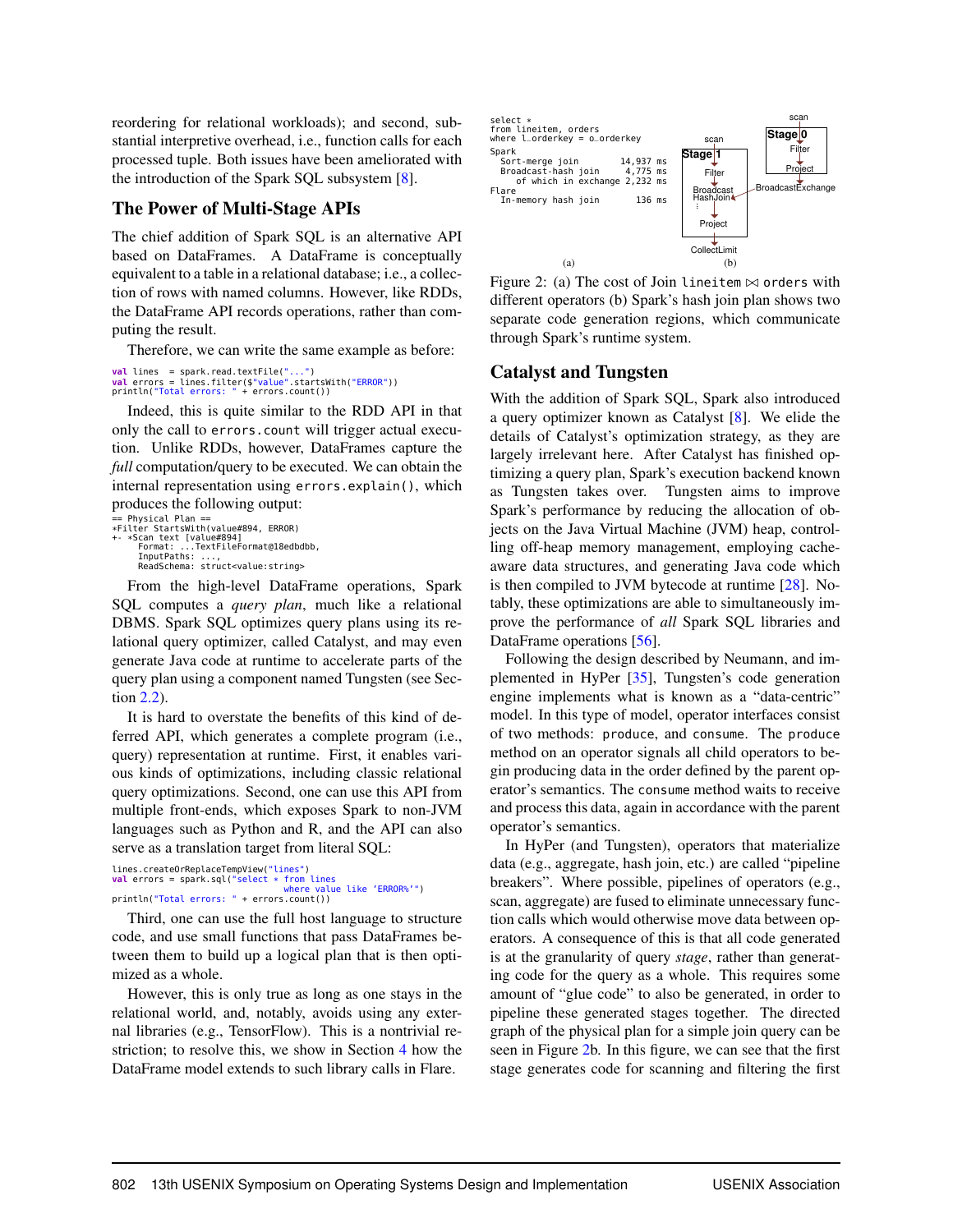

<span id="page-5-0"></span>Figure 3: (a) Query 6 from the TPC-H benchmark in Spark (b) Q6 hand-written C code (c) Running times for Q6 in Spark, with and without pre-loading, and compared to hand-written code and Flare.

table and the second stage generates code for the pipeline of the scan, join, and project operators. In Section [2.4](#page-6-1) we discuss the impact of the granularity of code generation and the choice of join algorithm on Spark's performance.

#### <span id="page-5-2"></span>Spark Performance Analysis

Spark performance studies primarily focus on the scale-out performance, e.g., running big data benchmarks [\[55\]](#page-17-0) on high-end clusters, performing terabyte sorting [\[56\]](#page-17-1), etc. However, when considering the class of computationally-heavy workloads that can fit in mainmemory, requires multiple iterations, or integrates with external libraries (e.g., training a machine learning classifier), the performance of Spark becomes suboptimal.

On a similar note, McSherry, Isard, and Murray have eloquently argued in their 2015 HotOS paper [\[30\]](#page-16-4) and accompanying blog post [\[29\]](#page-16-5) that big data systems such as Spark tend to scale well, but often this is because there is a lot of internal overhead. In particular, McSherry et al. demonstrate that a straightforward native implementation of the PageRank algorithm [\[37\]](#page-16-6) running on a single laptop can outperform a Spark cluster with 128 cores, using the then-current version.

Laptop vs. Cluster Inspired by this setup and the following quote, we are interested in gauging the inherent overheads of Spark and Spark SQL in absolute terms:

"You can have a second computer once you've shown you know how to use the first one."

— Paul Barham, via [\[30\]](#page-16-4)

For our benchmark, we pick the simplest query from the industry-standard TPC-H benchmark: Query 6 (shown in Figure [3a](#page-5-0)). We define the schema of table lineitem, provide the source file, and finally register it as a temporary table for Spark SQL (steps not shown). For our experiments, we use scale factor 2 (SF2) of the TPC-H data set, which means that table lineitem is stored in a CSV file of about 1.4 GB. Following the setup by McSherry et al., we run our tests on a fairly standard laptop. $<sup>1</sup>$  $<sup>1</sup>$  $<sup>1</sup>$  All times referenced below may be found</sup>

#### in Figure [3c](#page-5-0).

We first do a naive run of our query, Q6. As reported in Figure [3,](#page-5-0) we achieve a result of 24 seconds, which is clearly suboptimal. In aiming to boost performance, one option at this is to convert our data to the columnar Parquet format [\[7\]](#page-15-4) for increased performance. Alternatively, we can preload the data so that subsequent runs are purely in-memory. As we are mainly interested in the computational part, we opt to preload.

We note in passing that preloading is quite slow (almost 2 min), which may be due to a variety of factors. With things preloaded, however, we can now execute our query in-memory, and we get a much better result of around 1.4 seconds. Running the query a few more times yields further speedups, but timings stagnate at around 1 second (timing from subsequent runs elided). Using 1s as our baseline, we must now qualify this result.

**Hand-Written C** Due to the simplicity of  $Q6$ , we elect to write a program in C which performs precisely the same computation: mapping the input file into memory using the mmap system call, loading the data into an inmemory columnar representation, and then executing the main query loop (see Figure [3b](#page-5-0)).

Compiling this C program via gcc -03 Q6.c and running the resultant output file yields a time of 2.8 seconds (including data loading), only 45ms of which is performing the actual query computation. Note that in comparison to Spark 2.0, this is a striking  $20 \times$  speedup. Performing the same query in HyPer, however, takes only 46.58ms, well within the margin of error of the handwritten C code. This disparity in performance shows that although Tungsten is written with the methodologies prescribed by HyPer in mind, there exist some impediments either in the implementation of these methodologies or in the Spark runtime itself which prevent Spark from achieving optimal performance for these cases.

<span id="page-5-1"></span><sup>&</sup>lt;sup>1</sup>MacBook Pro Retina 2012, 2.6 GHz Intel Core i7, 16 GB 1600

MHz DDR3, 500 GB SSD, Spark 2.0, Java HotSpot VM 1.8.0\_112 b16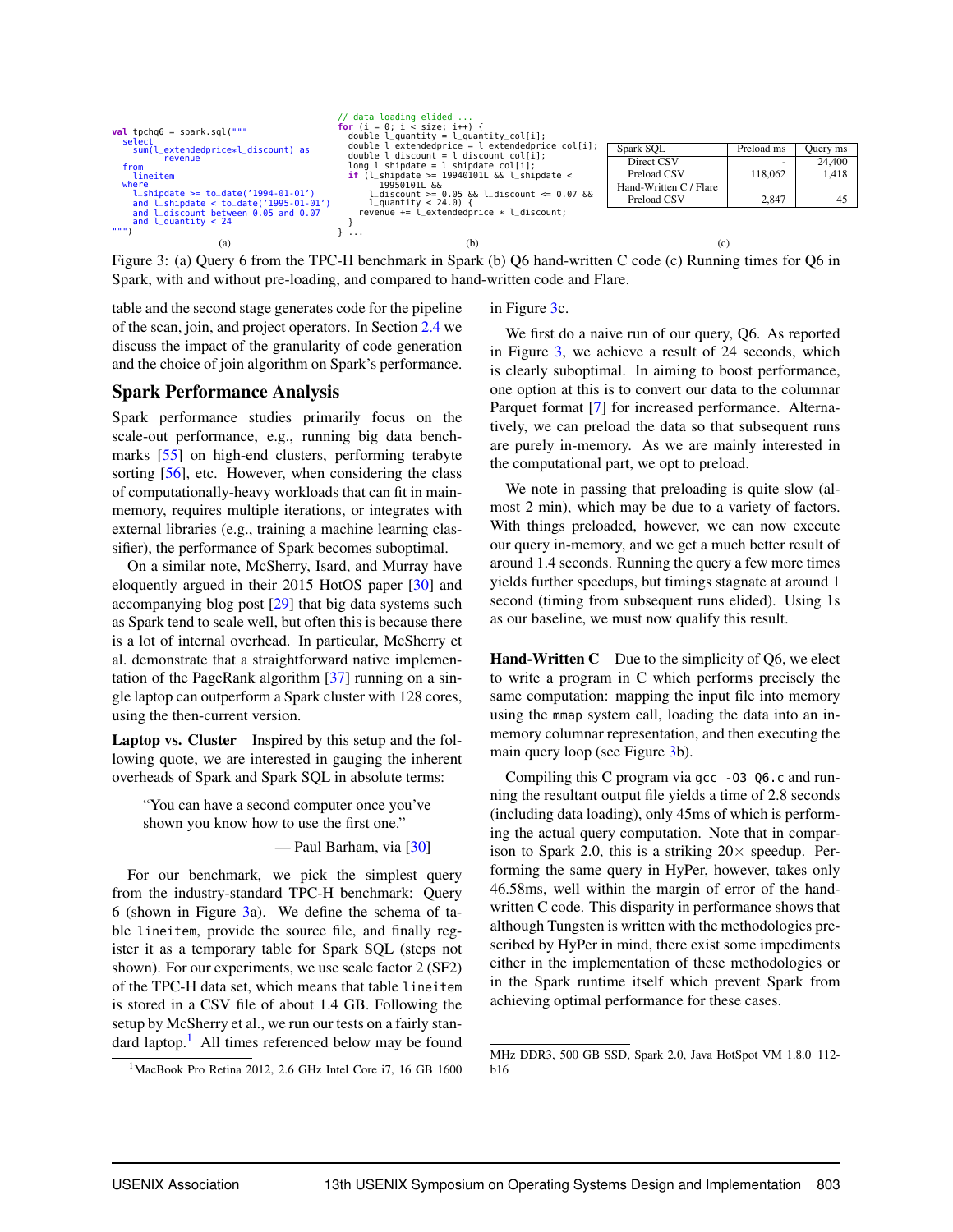```
case class BroadcastHashJoinExec(/* ... inputs elided ...
   extends BinaryExecNode with HashJoin with CodegenSupport {<br>// ... fields elided ...
    // ... fields elided ...
override def doProduce(ctx: CodegenContext): String =
      streamedPlan.asInstanceOf[CodegenSupport].produce(ctx, this)
    override def doConsume(ctx: CodegenContext, input:<br>Seq[ExprCode], row: ExprCode): String = {<br>val (broadcastRelation, relationTerm) = prepareBroadcast(ctx)<br>val (keyEv, anyNull) = genStreamSideJoinKey(ctx, input)
       val (matched, checkCondition, buildVars) =
getJoinCondition(ctx, input)
val numOutput = metricTerm(ctx, "numOutputRows")
       val resultVars = ...
ctx.copyResult = true
       val matches = ctx.freshName("matches")
val iteratorCls = classOf[Iterator[UnsafeRow]].getName
       s"""
|// generate join key for stream side
|${keyEv.code}
            |// find matches from HashRelation
          |$iteratorCls $matches = $anyNull ? null :
($iteratorCls)$relationTerm.get(${keyEv.value});
          |if ($matches == null) continue;
          |while ($matches.hasNext()) {
| UnsafeRow $matched = (UnsafeRow) $matches.next();
              | $checkCondition
                   numOutput.add(1);
              | ${consume(ctx, resultVars)}
       |}
""".stripMargin
}
}
```
<span id="page-6-2"></span>Figure 4: Spark implementation of inner HashJoin.

#### <span id="page-6-1"></span>Major Bottlenecks

By profiling Spark SQL during a run of Q6, we are able to determine two key reasons for the large gap in performance between Spark and HyPer. Note that while we focus our discussion mainly on Q6, which requires low computational power and uses only trivial query operators, these bottlenecks appear in nearly every query in the TPC-H benchmark.

Data Exchange Between Code Boundaries We first observe that Tungsten must generate multiple pieces of code: one for the main query loop, the other an iterator to traverse the in-memory data structure.

Consider the HashJoin code in Figure [4.](#page-6-2) We can see that Tungsten's produce/consume interface generates a loop which iterates over data through an iterator interface, then invokes the consume method at the end of the loop in order to perform evaluation. HyPer's original codegen model is centrally designed around datacentric pipelines within a given query, the notion of "pipeline-breakers" as coarse-grained boundaries of data flow, and the combination of pre-written code at the boundary between pipelines with generated code within each pipeline. While the particular implementation of this design in HyPer leads to good results in HyPer itself, the direct implementation of HyPer's pipeline-focused approach in Spark and similar systems falls short because the overhead of traversing pipeline boundaries is much higher (Java vs C++, RDD overhead, ecosystem integration, etc).

The CPU profile (Figure [5\)](#page-6-3) shows that 80% of the execution time is spent in one of two ways: accessing and



<span id="page-6-3"></span>Figure 5: CPU profile of TPC-H Q6 in Spark SQL, after preloading the lineitem table. 80% of time is spent accessing and decoding the in-memory data representation.

decoding the in-memory data representation, or moving between the two pieces of generated code through code paths which are part of the precompiled Spark runtime. In order to avoid this overhead, then, we must replace the runtime altogether with one able to reason about the *entire* query, rather than just the stages.

JVM Overhead Even if the previous indirection is removed and replaced with a unified piece of Java code, the performance remains approximately 30% lower than our hand-written C code. This difference becomes more pronounced in other TPC-H queries which require both memory management and tighter low-level control over data structures. This bottleneck is certainly expected, and choosing a lower level language does alleviate this performance loss greatly.

Other Bottlenecks As shown, even fixing these bottlenecks is not enough. This becomes even more apparent when moving away from Q6. In dealing with more complex queries, concerns regarding granularity of code generation and the necessity to interface with the Spark runtime system become more pronounced than with TPC-H Q6. In fact, queries which require join operations exhibit some unfortunate consequences for main-memory execution due to Spark's design as primarily a clustercomputing framework. Figure [2a](#page-4-1) shows timings for a simple join query that joins the lineitem and orders tables of the TPC-H benchmark. Spark's query optimizer picks an expensive sort-merge join by default. Note that this may be the correct choice for distributed or out-ofcore execution, but is suboptimal for main memory. With some tuning, it is possible to force Spark's query planner to opt for a hash join instead, which is more efficient for our architecture. However, even this follows a broadcast model with high overhead for the internal exchange operator (2.2s of 4.7s) which is present in the physical plan even when running on a single core.

#### <span id="page-6-0"></span>Flare: Adding Fuel to the Fire

Based on the observations made in Sections [2.3](#page-5-2) and [2.4,](#page-6-1) we formally present Flare: a new backend which acts as an accelerator for Spark for medium-sized workloads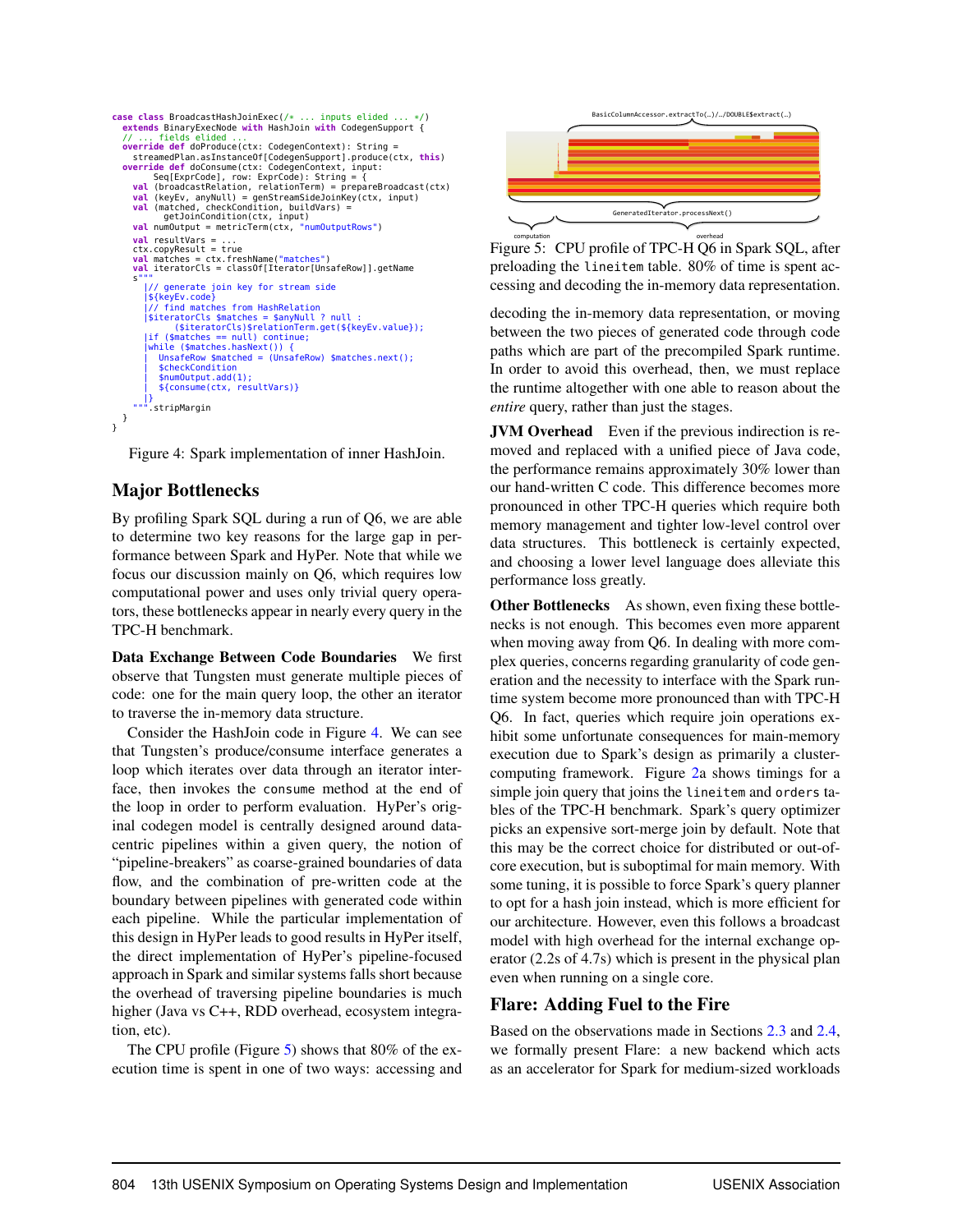on scale-up architectures. Flare eliminates all previously identified bottlenecks *without* removing the expressiveness and power of its front-ends. At its core, Flare efficiently generates code, and brings Spark's performance closer to HyPer and hand-written C. Flare compiles whole queries instead of only query *stages*, effectively bypassing Spark's RDD layer and runtime for operations like hash joins in shared-memory environments. Flare also goes beyond purely relational workloads by adding another intermediate layer between query plans and generated code.

As previously identified, this need to build a new runtime, rather than selecting an existing system as an alternate backend for Spark, is founded on a number of justifications. In particular, we focus on the deferred API provided by Spark SQL which builds computation graphs to perform the necessary queries as given by users. Access to this graph structure allows for cross-optimization with external libraries also using deferred APIs (e.g., Tensor-Flow) through the use of robust code generation techniques. In order to gain access to the necessary data at the appropriate time without incurring the overhead of passing (potentially large amounts of) data between external programs, a new runtime capable of interfacing with Spark's existing front-end is required.

#### Interface between Spark and Flare

Flare supports most available Spark SQL DataFrame or DataSet operations (i.e., all operations which can be applied to a DataFrame and have a representation as Catalyst operators), though any operators currently missing could be added without compatibility constraints. In the event that a Spark job contains operations that are not part of the SQL frontend, Flare can still be used to accelerate SQL operations and then return the result to the Spark runtime, which will then use the result for the rest of the computation. However, the benefit of doing this may be negated by the communication overhead between the two systems.

Flare can operate in one of two modes. Either users must invoke a function to convert the DataFrame they wish to compute into a Flare DataFrame (a conversion that may fail with a descriptive error), to that end Flare exposes a dedicated API to allow users to pick which DataFrames to evaluate through Flare:

### **val** df = spark.sql("...") // create DataFrame (SQL or direct) **val** fd = flare(df) // turn it into a FlareDataFrame fd.show() // execute query plan with Flare

Or one can set a configuration item in Spark to use Flare on all queries where possible, and only fall back to the default Spark execution when necessary (optionally emitting a warning when doing so). When Flare is



<span id="page-7-0"></span>Figure 6: Query compilation in Flare

invoked, it first generates C code as explained in the following section, then invokes a C compiler, and finally launches the resulting binary either inside the JVM, or as a separate process. This bypasses Spark's runtime entirely, relying solely on Flare's runtime to trigger execution of the generated code.

#### <span id="page-7-2"></span>Flare: Architecture

A high-level view of Flare's architecture is illustrated in Figure [1b](#page-2-0). Spark SQL's front-end, the DataFrame API, and the Catalyst optimizer all remain the same. When dealing with relational workloads, the optimized query plan is exported without modification from Catalyst to Flare, upon which Flare performs a compilation pass and creates a code generation object for each of the nodes.

At a closer look, Figure [6](#page-7-0) illustrates an end-to-end execution path in Flare. Flare analyzes Spark's optimized plan (which possibly embeds external libraries as UDFs) and constructs a computation graph that encodes relational operators, data structures, UDFs, data layout, and any needed configurations.

Generative Programming and Lightweight Modular Staging (LMS) Flare uses Lightweight Modular Staging (LMS) for code generation due to its multi-staging capabilities. In LMS, a special type constructor Rep[T] is used to denote a *staged* expression, which will cause an expression of type T to be emitted in the generated code. The example in Figure [7a](#page-7-1) shows a code snippet that generates a for loop (notice the loop counter is specialized with Rep). At evaluation time, the for loop iteration will be generated. On the other hand, the if condition is composed of a regular Boolean type, so this code is executed at code generation time as shown in Figure [7b](#page-7-1).

| $val$ squared: Boolean = true<br>val $arr = NewArray[Int](5)$ | $int* x1 =$ malloc(5 $*$<br>$sizeof(int))$ ; |
|---------------------------------------------------------------|----------------------------------------------|
| for $(i \leq 0$ until 5: Rep[Range]) {                        | int x2:<br>for $(x2 = 0; x2 < 5; x2++)$ {    |
| if (squared)<br>$arr(i) = i * i$                              | int $x3 = x2 * x2$ ;                         |
| else<br>$arr(i) = i$                                          | $x1[x2] = x3$ :                              |
|                                                               |                                              |
| (a)                                                           | (b)                                          |

<span id="page-7-1"></span>Figure 7: (a) Generic LMS code example (only used for Flare internals) (b) LMS generated C code.

The essence of multi-stage programming is to generate efficient programs using high-level constructs without incurring runtime overheads [\[47\]](#page-16-7). In the late 1990s, it was realized that multi-stage languages (i.e., languages used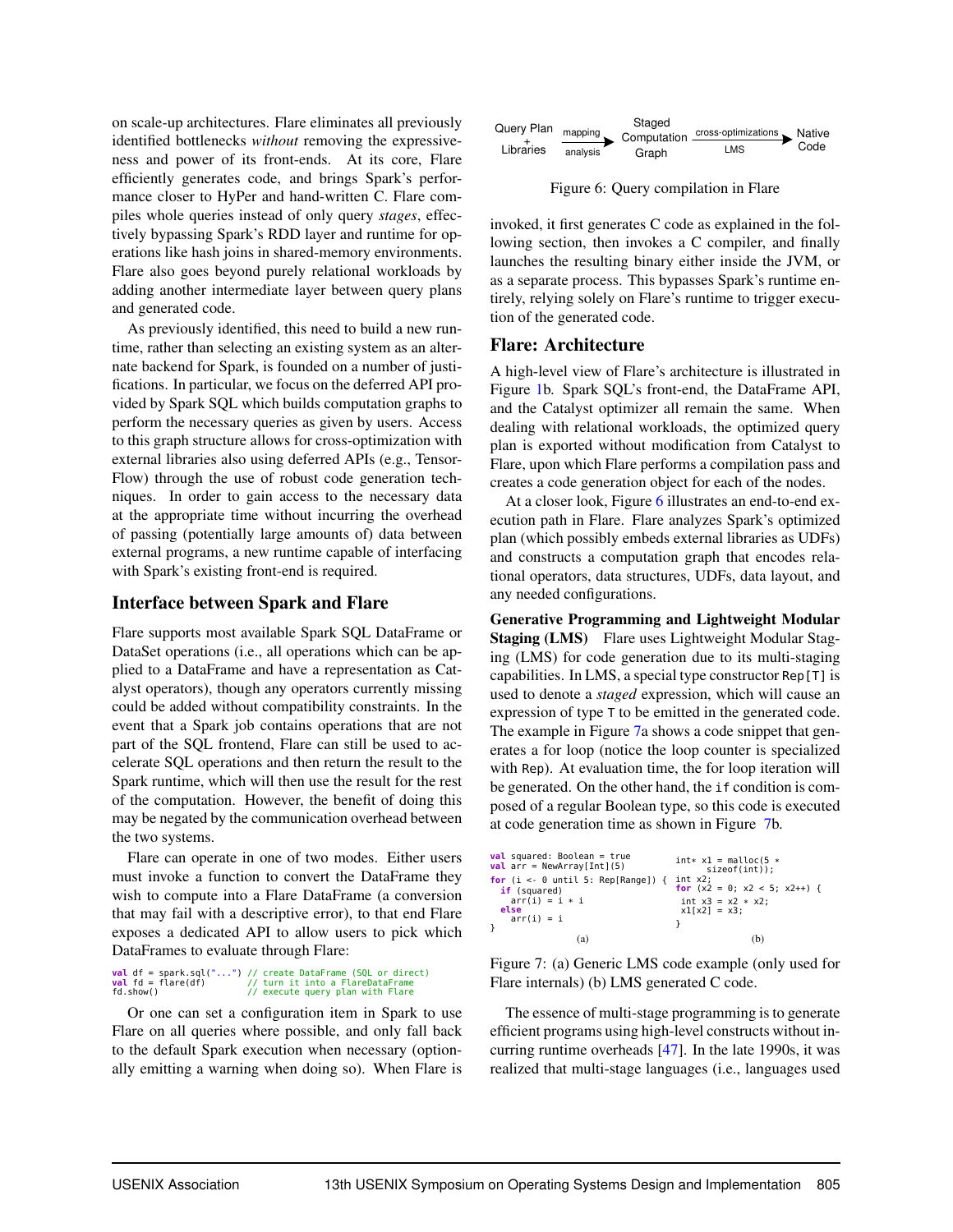to express multi-stage programs) are useful not only as intermediate formal description, but also directly as programming tools, giving rise to the field of programmable specialization or *generative programming*, embodied by languages like MetaML [\[48\]](#page-16-8) and MetaOCaml [\[15\]](#page-15-5). Even more recently, library-based approaches have become popular that implement generative programming abstractions using operator overloading and other features in regular general-purpose languages. One instance of such a system is LMS [\[43\]](#page-16-9), implemented in Scala. LMS maintains a graph-like intermediate representation (IR) to encode constructs and operations. LMS introduces a type constructor called Rep[T] (where T is a type, e.g., String) to denote expressions that will generate code. For example, given two Rep[Int] values a and b, *evaluating* the expression a+b will *generate* the following code: int  $x1 = a + b$  and return a reference to  $x1$  as new Rep[Int] result in the meta language. This value can then be used in other computations.

Staging and code generation in Flare In the context of query compilation, LMS is used to specialize a query evaluator with respect to a query plan [\[42,](#page-16-10) [25\]](#page-15-6). Based on partial evaluation results (the first Futamura projection [\[21\]](#page-15-7)), the outcome of programmatic specialization is a compiled target of the query. Figure [8](#page-8-0) shows an example of compiling a join query in Flare, in which the specialization logic (i.e., staging code using Rep) is placed at the granularity of low-level control flow constructs and primitive operators.

```
case class DataLoop(foreach: (Rep[Record] => Unit) => Unit)
type ThreadCallback = Rep[Int] => DataLoop => Unit
case class CodeGen(gen: ThreadCallback => Unit)
// extract the join hash key functions<br>def compileCond(cond: Option[Expression]): (Rep[Record] =><br>Rep[Record], Rep[Record] => Rep[Record]) = ...<br>def compile(plan: LogicalPlan): CodeGen = plan match {<br>case HashJoin(left, ri
       val hmap = new ParHashMap[Record,Record]()
       CodeGen(threadCallback =>
lGen.gen { tId => dataloop => // start section for left child
val lhmap = hmap.partition(tId) // Thread local data
for (ltuple <- dataloop) lhmap += (lkey(ltuple), ltuple)
           }
rGen.gen { tId => dataloop => // start section for right
              child
threadCallback(tId) { callback => // invoke downstream op
                  for (rtuple <- dataloop)
                     for (ltuple <- hmap(rkey(rtuple)))
                        callback(merge(ltuple, rtuple)) // feed downstream op
} } )
case ...
}
```
<span id="page-8-0"></span>Figure 8: Internal Flare operator that generates code for HashJoin (LogicalPlan and HashJoin are Spark classes).

Following the InnerJoin code generation example in Figure [8,](#page-8-0) a CodeGen object is generated from each of the two children, after which the logic of the Join operator is implemented: the left child's code generator is invoked and the tuples produced populate a hash map. The right child's code generator is then invoked, and for each of the tuples produced, the matching lines from the left table are extracted from the map, merged, and finally become the produced value of the Join operator. LMS performs some lightweight optimizations (e.g., common subexpression elimination, dead code elimination), and generates C code that can be compiled and executed by the Flare runtime.

Interestingly, this implementation looks exactly like the implementation of an interpreter. Indeed, this is no coincidence: much like Spark uses multi-stage APIs (Section [2.1\)](#page-4-2) at the operational level, Flare uses the LMS compiler framework, which implements the same concept, but at a lower level. In the same way that Scala (or Python) is used to build DataFrames in Spark, we use Scala to build a graph which represents the computations needing to be generated. We qualify the code generation of Spark as coarse-grain. The BroadcastHashJoinExec operator in Figure [4](#page-6-2) generates a string that corresponds to the full join computation. This String is generated with regard to some placeholders for the inputs/outputs and join conditons that are specific to the given query. However, what is hardcoded in the template string will be generated in the same way for every join. Contrast this with Flare's fine-grained code generation: The code in Figure [8](#page-8-0) also generates code for the Join operator. However, it does not generate one big string; rather, it invokes functions that express the logic of the operator using the full power of the Scala language. The use of Rep[T] expressions in judicious places triggers code generation and produces only low-level operations.

With the goal of removing the tightest bottlenecks first, the implementation of Flare has focused on maximizing performance within a single machine. Therefore, Flare does not implement any specific optimizations for distributed execution. Furthermore, Flare is also unable to handle any workloads which require more memory than the machine has available. In either of these cases, we fall back to the Spark runtime.

#### Optimizing Data Loading

Data loading is an often overlooked factor data processing, and is seldom reported in benchmarks. However, we recognize that data loading from CSV can often be the dominant performance factor for Spark SQL queries. The Apache Parquet [\[7\]](#page-15-4) format is an attractive alternative, modeled after Dremel [\[31\]](#page-16-11). As a binary columnar format, it offers opportunities for compression, and queries can load only required columns.

While Parquet allows for irrelevant data to be ignored almost entirely, Spark's code to read Parquet files is very generic, resulting in undue overhead. This generality is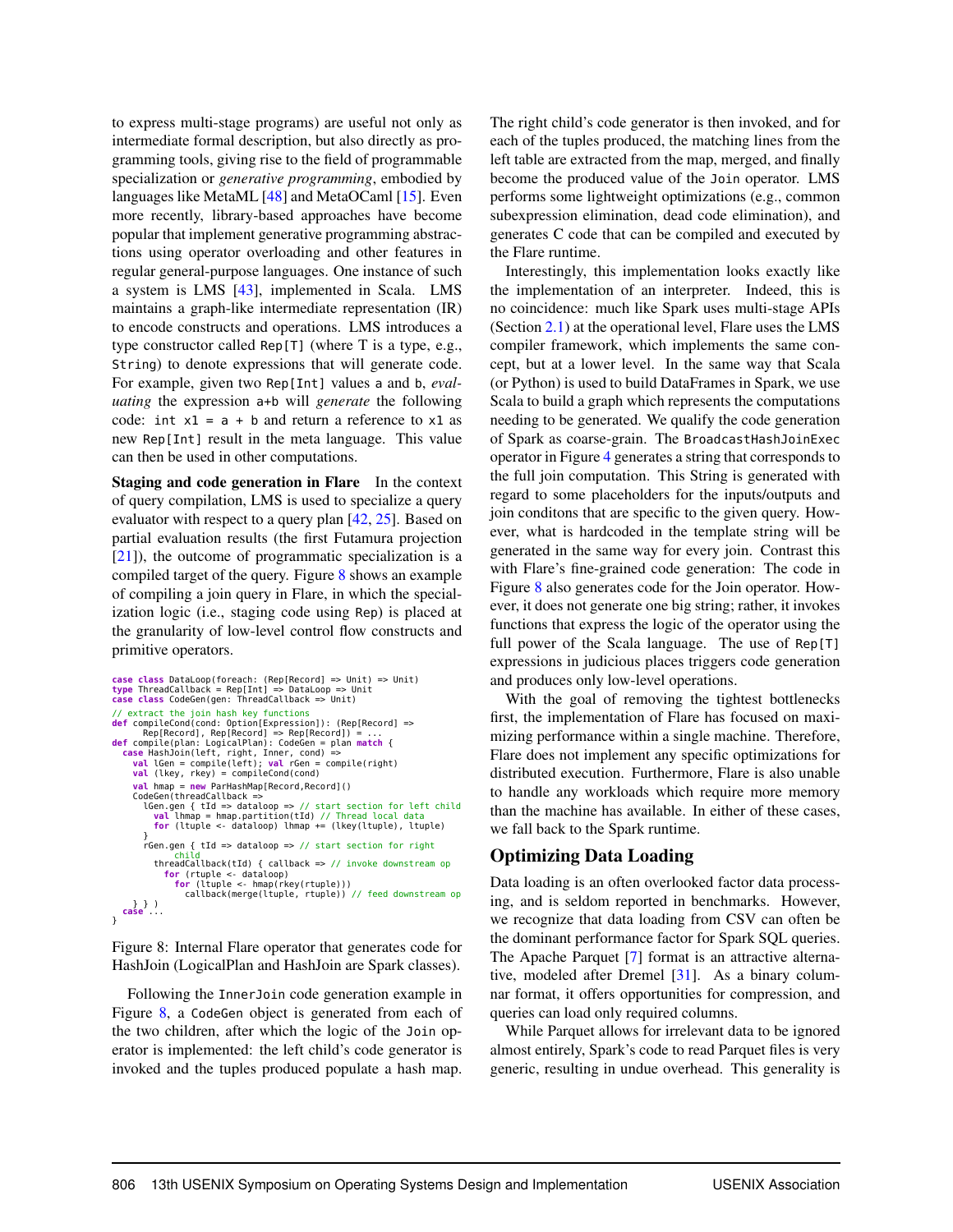primarily due to supporting multiple compression and encoding techniques, but there also exists overhead in determining which column iterators are needed. While these sources of overhead seem somewhat unavoidable, in reality they can be resolved by generating specialized code. In Flare, we implement compiled CSV and Parquet readers that generate native code specialized to a given schema. As a result, Flare can compile data paths end-to-end. We evaluate these readers in Section [5.](#page-10-0)

#### Indexing Structures

Query engines build indexing structures to minimize time spent in table lookups to speed-up query execution. Small-size data processing is performed efficiently using table scans, whereas very large datasets are executed in latency-insensitive contexts. On the other hand, mediumsize workloads can profit from indexes, as these datasets are often processed under tight latency constraints where performing full table scans is infeasible. On that basis, Flare supports indexing structures on primary and foreign keys. At the time of writing, Spark SQL does not support index-based plans. Thus, Flare adds metadata to the table schema that describes index type and key attributes. At loading time, Flare builds indexes as specified in the table definition. Furthermore, Flare implements a set of index-based operators, e.g., scan and join following the methodology described in [\[49\]](#page-16-12). Finally, at compilation time, Flare maps Spark's operators to use the index-based operators if such an index is present. The index-based operators are implemented with the same technique described for the basic operators, but shortcut some computation by using the index rather than requesting data from its children.

#### Parallel and NUMA Execution

Query engines can implement parallelism either explicitly through special *split* and *merge* operators, or internally by modifying the operator's internal logic to orchestrate parallel execution. Flare does the latter, and currently realizes parallelism using OpenMP [\[2\]](#page-14-3) annotations within the generated C code, although alternatives are possible. On the architectural level, Flare handles splitting the computation internally across multiple threads, accumulating final results, etc. For instance, the parallel scan starts a parallel section, which sets the number of threads and invokes the downstream operators in parallel through a ThreadCallback (see Figure [8\)](#page-8-0). join and aggregate operators, in turn, which implement materialization points, implement their ThreadCallback method in such a way that parallel invocations are possible without conflict. This is typically accomplished through either per-thread data structures that are merged after the parallel section or lock-free data structures.

Flare also contains specific optimizations for environments with non-uniform memory access (NUMA), including pinning threads to specific cores and optimizing the memory layout of various data structures to reduce the need for accessing non-local memory. For instance, memory-bound workloads (e.g., TPC-H Q6) perform small amounts of computation, and do not scale up given a large number of threads on a single CPU socket. Flare's code generation supports such workloads through various data partitioning strategies in order to maximize local processing and to reduce the need for threads to access non-local memory as illustrated Section [5.1.](#page-12-0)

#### <span id="page-9-0"></span>Heterogeneous Workloads

Many data analytics applications require a combination of different programming paradigms, e.g., relational, procedural, and map-reduce-style functional processing. For example, a machine learning (ML) application might use relational APIs for the extract, transform, load phase (ETL), and dedicated ML libraries for computations. Spark provides specialized libraries (e.g., ML pipelines), and supports user-defined functions to support domain-specific applications. Unfortunately, Spark's performance is greatly diminished once DataFrame operations are interleaved with calls to external libraries. Currently, Spark SQL optimization and code generation treat calls to such libraries as calls to black boxes. Hence, Flare focuses on generating efficient code for heterogeneous workloads including external systems e.g., TensorFlow [\[4\]](#page-14-4).

#### User Defined Functions (UDF)

Spark SQL uses Scala functions, which appear as a black box to the optimizer. As mentioned in Section [3.2,](#page-7-2) Flare's internal code generation logic is based on LMS, which allows for multi-stage programming using Rep types. Extending UDF support to Flare is achieved by injecting Rep[A] => Rep[B] functions into DataFrames in the same way that normal  $A \Rightarrow B$  functions are injected in plain Spark. As an example, here is a UDF sqr that squares a given number:

```
// define and register UDF
def sqr(fc: FlareUDFContext) = { import fc._;
(y: Rep[Int]) => y * y }
flare.udf.register("sqr", sqr)
// use UDF in query
val df = spark.sql("select ps_availqty from partsupp where
sqr(ps_availqty) > 100")
flare(df).show()
```
Notice that the definition of sqr uses an additional argument of type FlareUDFContext, from which we import overloaded operators such as +, -, \*, etc., to work on Rep[Int] and other Rep[T] types. The staged function will become part of the code as well, and will be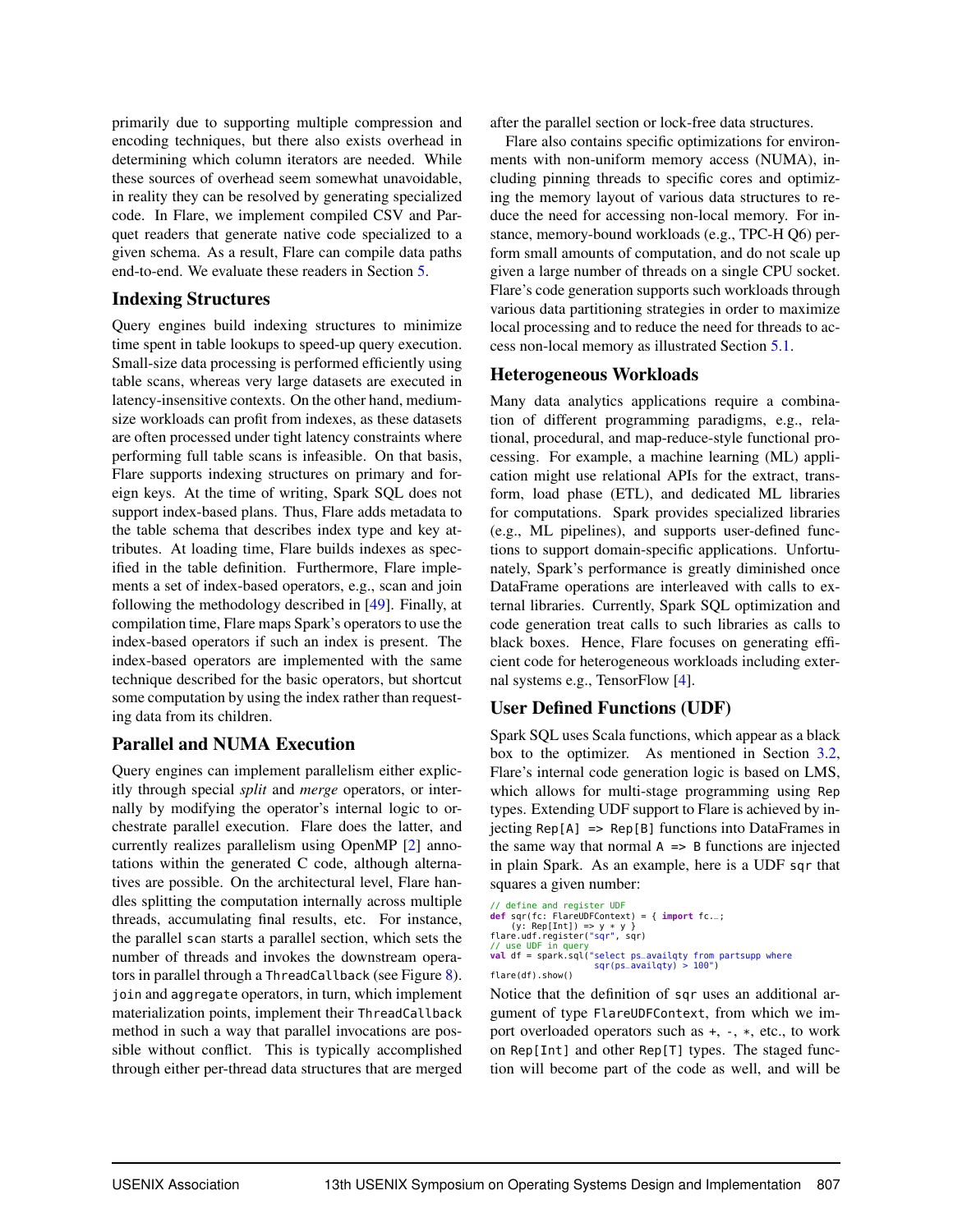```
# Define linear classifier using TensorFlow
import tensorflow as tf
# weights from pre-trained model elided
mat = tf.constant([[...]])
bias = tf.constant([...])
def classifier(c1,c2,c3,c4):
# compute distance
   x = tf.constant([c1, c2, c3, c4]])y = tf.matmul(x, mat) + bias
y1 = tf.session.run(y1)[0]
return max(y1)
# Register classifier as UDF: dumps TensorFlow graph to
# a .pbtxt file, runs tf_compile to obtain .o binary file
flare.udf.register_tfcompile("classifier", classifier)
# Use compiled classifer in PySpark query with Flare:
q = spark.sql("
    select real_class,<br>sum(case when class = 0 then 1 else 0 end) as class1,<br>sum(case when class = 1 then 1 else 0 end) as class2,<br>... until 4 ...<br>from (select real_class,
    classifier(c1,c2,c3,c4) as class from data)
group by real_class order by real_class")
flare(q).show()
```
<span id="page-10-1"></span>Figure 9: Spark query using TensorFlow classifier as a UDF in Python.

optimized along with the relational operations. This provides benefits for UDFs (general purpose code embedded in queries), and enables queries to be be optimized with respect to their surrounding code (e.g., queries run within a loop).

#### Native UDF Example: TensorFlow

Flare has the potential to provide significant performance gains with other machine learning frameworks that generate native code. Figure [9](#page-10-1) shows a PySpark SQL query which uses a UDF implemented in TensorFlow [\[3,](#page-14-0) [4\]](#page-14-4). This UDF performs classification via machine learning over the data, based on a pretrained model. It is important to reiterate that this UDF is seen as a black box by Spark, though in this case, it is also opaque to Flare.

Calling TensorFlow code from Spark hits a number of bottlenecks, resulting in poor performance (see Section [5\)](#page-10-0). This is in large part due to the separate nature of the two programs; there is no inherent way to "share" data without copying back and forth. A somewhat immediate solution is to use the JNI, which enables the use of TensorFlow's ahead-of-time (AOT) compiler, XLA [\[50\]](#page-16-13). This already improves performance by over  $100\times$ , but even here there is room for improvement.

Using Flare in conjunction with TensorFlow provides speedups of over  $1,000,000\times$  when compared with Spark (for concrete numbers, see Section [5\)](#page-10-0). These gains come primarily as a result of Flare's ability to link with external C libraries. As mentioned previously, in this example, Flare is able to take advantage of XLA, whereas Spark is relegated to using TensorFlow's less efficient dynamic runtime (which executes a TensorFlow computation graph with only limited knowledge). Flare provides a function flare.udf.register\_tfcompile, which internally creates a TensorFlow subgraph representing the UDF, saves it to a file, and then invokes TensorFlow's AOT compiler tool tfcompile to obtain a compiled object file, which can then be linked against the query code generated by Flare.

Finally, the TensorFlow UDF generated by XLA is pure code, i.e., it does not allocate its own memory. Instead, the caller needs to preallocate all memory which will be used by the UDF. Due to its ability to generate native code, Flare can organize its own data structures to meet TensorFlow's data requirements, and thus does not require data layout modification or extraneous copies.

#### <span id="page-10-0"></span>Experimental Evaluation

To assess the performance and acceleration potential of Flare in comparison to Spark, we present two sets of experiments. The first set focuses on a standard relational benchmark; the second set evaluates heterogeneous workloads, consisting of relational processing combined with a TensorFlow machine learning kernel. Our experiments span single-core, multi-core, and NUMA targets.

#### Bare-Metal Relational Workloads

The first set of experiments focuses on a standard relational workload, and demonstrates that the inherent overheads of Spark SQL cause a slowdown of at least  $10\times$  compared to the best available query engines for in-memory execution on a single core. Our experiments show that Flare is able to bridge this gap, accelerating Spark SQL to the same level of performance as state-ofthe-art query compiler systems, while retaining the flexibility of Spark's DataFrame API. We also compare parallel speedups, the effect of NUMA optimization, and evaluate the performance benefits of optimized data loading.

Environment We conducted our experiments on a single NUMA machine with 4 sockets, 24 Xeon(R) Platinum 8168 cores per socket, and 750GB RAM per socket (3 TB total). The operating system is Ubuntu 16.04.4 LTS. We use Spark 2.3, Scala 2.11, Postgres 10.2, Hy-Per v0.5-222-g04766a1, and GCC 5.4 with optimization flags - 03.

Dataset We use the standard TPC-H [\[51\]](#page-17-2) benchmark with scale factor SF10 for sequential, and SF20 and SF100 for parallel execution.

Single-Core Running Time In this experiment, we compare the single-core, absolute running time of Flare with Postgres, HyPer, and Spark using the TPC-H benchmark with scale factor SF10. In the case of Spark, we use a single executor thread, though the JVM may spawn auxiliary threads to handle GC or the just-in-time compilation. Postgres and HyPer implement cost-based optimizers that can avoid inefficient query plans, in partic-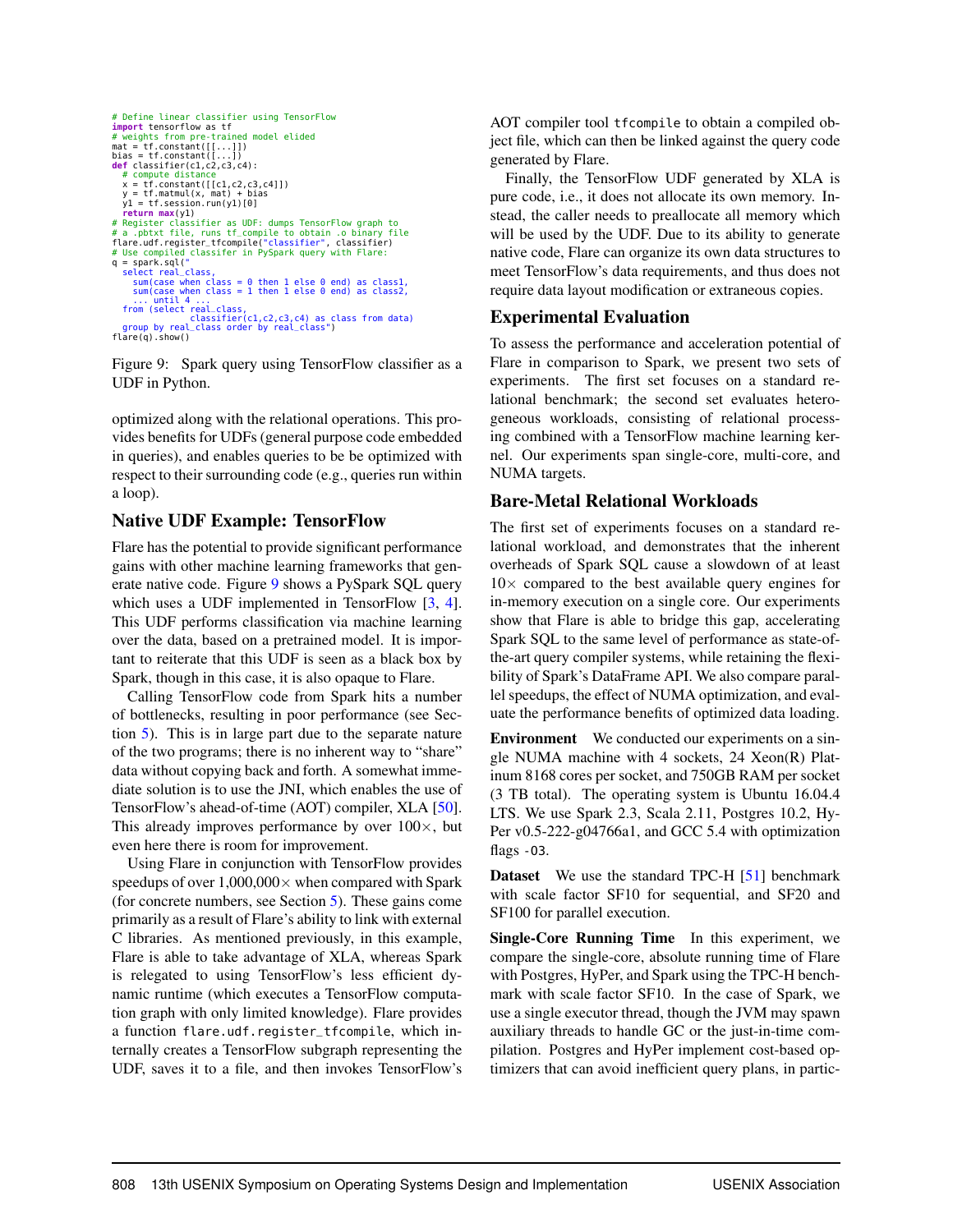

<span id="page-11-0"></span>Figure 10: Performance comparison of Postgres, HyPer, Spark SQL, Flare in SF10

ular by reordering joins. While Spark's Catalyst optimizer [\[8\]](#page-15-0) is also cost-based, the default configurations do not perform any kind of join re-ordering. Hence, we match the join ordering of the query plan in Spark SQL and Flare with HyPer's, with a small number of exceptions: in Spark SQL, the original join ordering given in the TPC-H reference outperformed the HyPer plans for Q5, Q9, Q10, and Q11 in Spark SQL, and for Q10 in Flare. For these queries, we kept the original join ordering as is. For Spark SQL, this difference is mainly due to Catalyst picking sort-merge joins over hash joins. It is worth pointing out that HyPer and Postgres plans can use indexes on primary keys, which may give an additional advantage.

Figure [10](#page-11-0) gives the absolute execution time of Postgres, HyPer, Spark SQL, and Flare for all TPC-H queries. For all systems, data loading time is excluded, i.e., only execution time is reported. In Spark and Flare, we use persist to ensure that the data is loaded from memory. At first glance, the performance of Flare and Hy-Per lie within the same range, and notably outperform Postgres and Spark in all queries. Similarly, Spark's performance is comparable to Postgres's in most of the queries. Unlike the other systems, Postgres does not compile queries at runtime, and relies on the Volcano model [\[23\]](#page-15-8) for query evaluation, which incurs significant overhead. Hence, we can see that Spark's query compilation does not provide a significant advantage over a standard interpreted query engines on most queries.

At a closer look, Flare outperforms Spark SQL in aggregate queries Q1 and Q6 by  $32\times$  and  $13\times$  respectively. We observe that Spark is  $200 \times$  slower than Flare in nested queries (e.g., Q2) After examining the execution plans of Q2, we found that Catalyst's plan does not detect all patterns that help with avoiding re-computations, e.g., a table which has been previously scanned or sorted. In join queries, e.g., Q5, Q10, Q14, etc., Flare is faster than Spark SQL by  $19 \times -76 \times$ . Likewise, in join variants outer join Q13, semi-join Q21, and anti-join Q22, Flare is faster by  $7 \times$ ,  $51 \times$  and  $36 \times$  respectively.

The single-core performance gap between Spark SQL and Flare is attributed to the bottlenecks identified in Sections [2.3](#page-5-2) and [2.4.](#page-6-1) First, overhead associated with low-level data access on the JVM. Second, Spark SQL's *distributed-first* strategy that employs costly distributed operators, e.g., sort-merge join and broadcast hash join, even when running on a single core. Third, internal bottlenecks in in-memory processing, the overhead of RDD operations, and communication through Spark's runtime system. By compiling entire queries, instead of isolated query stages, Flare effectively avoids these bottlenecks.

HyPer [\[35\]](#page-16-1) is a state-of-the-art compiled relational query engine. A precursory look shows that Flare is faster than HyPer by 10%-60% in Q4-Q5,Q7, and Q14- Q16. Moreover, Flare is faster by  $2 \times$  in Q3, Q11, and Q18. On the other hand, HyPer is faster than Flare by 20%-60% in Q9, Q10, Q12, and Q21. Moreover, Hy-Per is faster by  $2 \times -4 \times$  in Q2, Q8, Q17, and Q20. This performance gap is, in part, attributed to (1) HyPer's use of specialized operators like GroupJoin [\[32\]](#page-16-14), and (2) employing indexes on primary keys as seen in Q2, Q8, etc., whereas Flare (and Spark SQL) currently does not support indexes.

In summary, while both Flare and HyPer generate native code at runtime, subtle implementation differences in query evaluation and code generation can result in faster code. For instance, HyPer uses proper decimal precision numbers, whereas Flare follows Spark in using double precision floating point values which are native to the architecture. Furthermore, HyPer generates LLVM code, whereas Flare generates C code which is compiled with GCC.

Compilation Time We compared the compilation time for each TPC-H query on Spark and Flare (results omitted). For Spark, we measured the time to generate the physical plan, which includes Java code generation and compilation. We do not quantify JVM-internal JIT compilation, as this is hard to measure, and code may be recompiled multiple times. For Flare, we measured C code generation and compilation with GCC. Both sys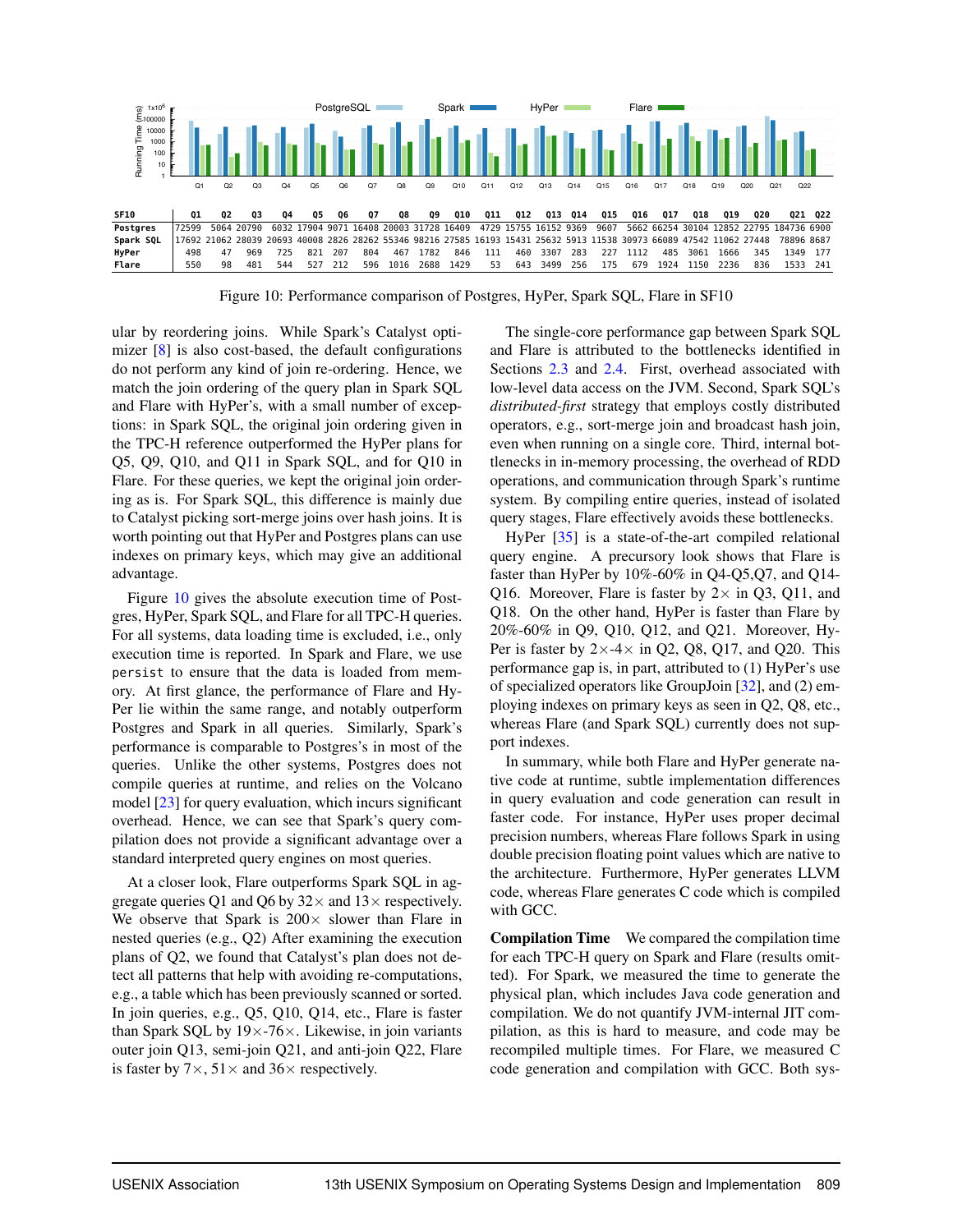tems spend a similar amount of time on code generation and compilation. Compilation time depends on the complexity of the query, but is less than 1s for all queries, i.e., well in line with interactive, exploratory, usage.



<span id="page-12-0"></span>Figure 11: Scaling up Flare and Spark SQL in SF20, without NUMA optimizations: Spark has good nominal speedups (top), but Flare has better absolute running time in all configurations (bottom). For both systems, NUMA effects for 32 cores are clearly visible (Benchmark machine: 96 cores, 3 TB RAM across 4 CPU sockets, i.e., 24 cores, 750 GB each).

Parallel Scaling In this experiment, we compare the scalability of Spark SQL and Flare. The experiment focuses on the absolute performance and the Configuration that Outperforms a Single Thread (COST) metric proposed by McSherry et al. [30]. We pick four queries that represent aggregate and join variants.

Figure 11 presents speedup numbers for  $Q6$ ,  $Q13$ , Q14, and Q22 when scaled up to 32 cores. At first glance, Spark appears to have good speedups in Q6 and Q13 whereas Flare's Q6 speedup drops for high core counts. However, examining the absolute running times, Flare is faster than Spark SQL by  $14 \times$ . Furthermore, it takes Spark SQL estimated 16 cores in Q6 to match the performance of Flare's single core. In scaling up Q13, Flare is consistently faster by  $6 \times -7 \times$  up to 16 cores. Similarly, Flare continues to outperform Spark by  $12 \times -23 \times$  in Q14 and by  $13 \times -22 \times$  in Q22.

What appears to be good scaling for Spark actually reveals that the runtime incurs significant overhead. In particular, we would expect O6 to become memory-bound as we increase the level of parallelism. In Flare we can directly observe this effect as a sharp drop from 16 to 32 cores. Since our machine has 18 cores per socket, for 32 cores, we start accessing non-local memory (NUMA). The reason Spark scales better is because the internal overhead, which does not contribute anything to query evaluation, is trivially parallelizable and hides the memory bandwidth effects. In summary, Flare scales as expected for both of memory and CPU-bound workloads, and reflects the hardware characteristics of the workload. which means that query execution takes good advantage of the available resources – with the exception of multiple CPU sockets, a problem we address next.



<span id="page-12-1"></span>Figure 12: Scaling up Flare for SF100 with NUMA optimizations on different configurations: threads pinned to one, two, or four sockets. The speedups relative to a single thread are shown on top of the bars (Benchmark machine: 72 cores, 1 TB RAM across 4 CPU sockets, i.e., 18 cores, 250 GB each).

As a next step, we evaluate NUMA optimizations in Flare and show that these enable us to scale queries like Q6 to higher core numbers. In particular, we pin threads to individual cores and lay out memory such that most accesses are to the local memory region attached to each socket (Figure 12). Q6 performs better when the threads are dispatched on different sockets. This is due to the computation being bounded by the memory bandwidth. As such, when dividing the threads on multiple sockets, we multiply the available bandwidth proportionally. However, as Q1 is more computation bound, dispatching the threads on different sockets has little effect. For both Q1 and Q6, we see scaling up to the capacity of the machine (up to 72 cores). This is seen in a maximum speedup of  $46 \times$  and  $58 \times$  for Q1 and Q6, respectively.

Optimized Data Loading An often overlooked part of data processing is data loading. Flare contains an optimized implementation for both CSV files and the columnar Apache Parquet format.<sup>2</sup> We show loading times for each of the TPC-H tables in Table 1.

**Full table read** From the data in Table 1, we see that in both Spark and Flare, the Parquet file readers outperform the CSV file readers in most scenarios, despite this being a worst-case scenario for Parquet. Spark's CSV

<span id="page-12-2"></span><sup>&</sup>lt;sup>2</sup>All Parquet files tested were uncompressed and encoded using PLAIN encoding.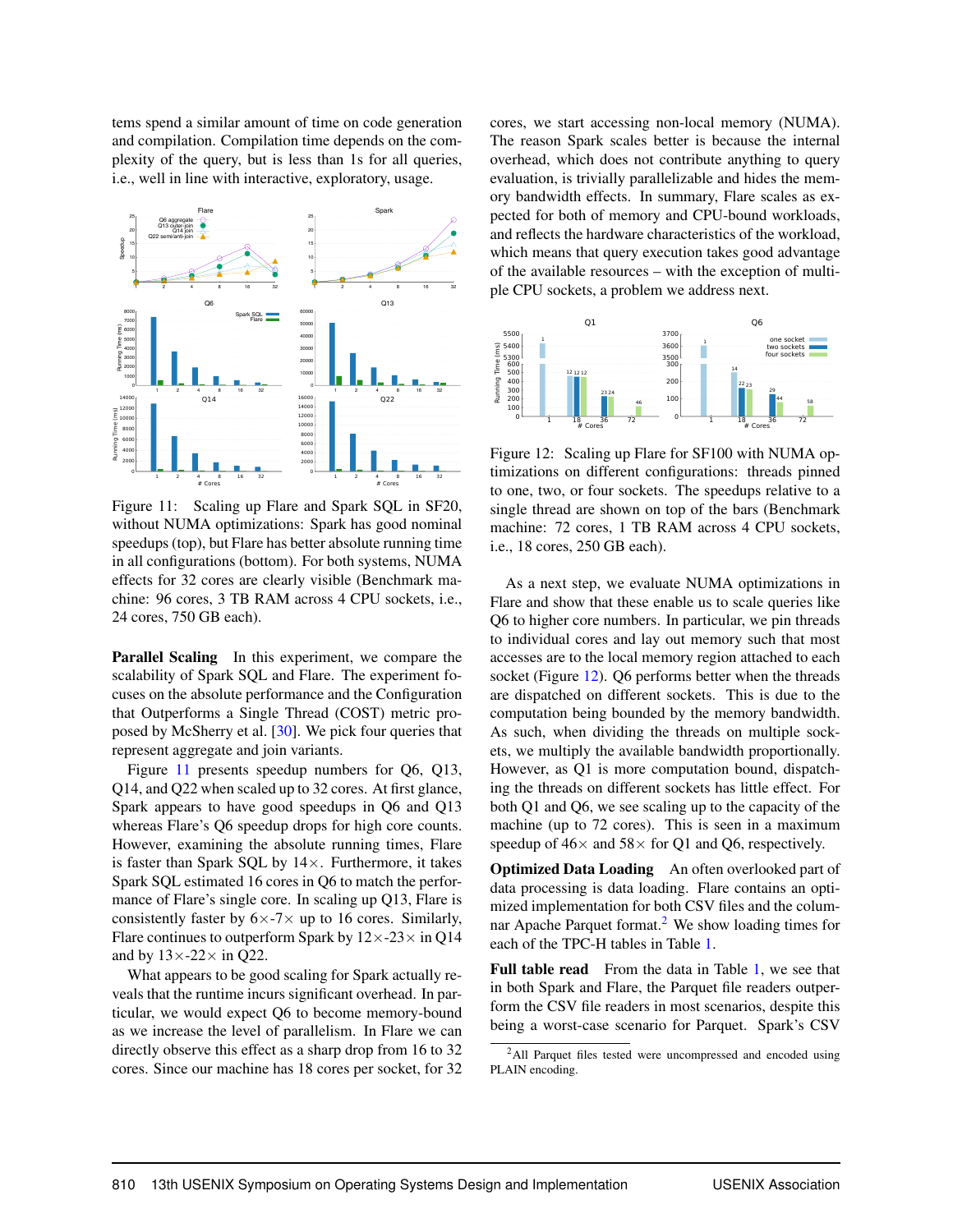| Table           | #Tuples  | Postgres   HyPer |       | Spark  |             | Spark Flare | Flare       |
|-----------------|----------|------------------|-------|--------|-------------|-------------|-------------|
|                 |          | CSV              | CSV   |        | CSV Parquet |             | CSV Parquet |
| <b>CUSTOMER</b> | 1500000  | 7067             | 1102  | 11664  | 9730        | 329         | 266         |
| <b>LINEITEM</b> | 59986052 | 377765           | 49408 | 471207 | 257898      | 11167       | 10668       |
| <b>NATION</b>   | 25       |                  | 8     | 106    | 110         | $<$ 1       | < 1         |
| <b>ORDERS</b>   | 15000000 | 60214            | 33195 | 85985  | 54124       | 2028        | 1786        |
| <b>PART</b>     | 2000000  | 8807             | 1393  | 11154  | 7601        | 351         | 340         |
| <b>PARTSUPP</b> | 8000000  | 37408            | 5265  | 28748  | 17731       | 1164        | 1010        |
| <b>REGION</b>   | 5        |                  | 8     | 102    | 90          | < 1         | < 1         |
| <b>SUPPLIER</b> | 100000   | 478              | 66    | 616    | 522         | 28          | 16          |

<span id="page-13-1"></span>Table 1: Loading time in ms for TPC-H SF10 in Postgres, HyPer, Flare, and SparkSQL.

reader was faster in only one case: reading nation, a table with only 25 rows. In all other cases, Spark's Parquet reader was  $1.33 \times -1.81 \times$  faster. However, Flare's highly optimized CSV reader operates at a closer level of performance to the Parquet reader, with all tables except supplier having a benefit of less than a  $1.25 \times$  speedup by using Parquet.

Performing queries Figure [13](#page-14-5) shows speedups gained from executing queries without preloading data for both systems. Whereas reading an entire table gives Spark and Flare marginal speedups, reading just the required data gives speedups in the range of  $2\times$ -144 $\times$  (Q16 remained the same) for Spark and  $60\% - 14 \times$  for Flare. Across systems, Flare's Parquet reader demonstrated between a  $2.5 \times -617 \times$  speedup over Spark's, and between  $34 \times 101\times$  over Spark's CSV reader. While the speedup over Spark lessens slightly in higher scale factors, we found that Flare's Parquet reader consistently performed on average at least one order of magnitude faster across each query, regardless of scale factor.

In nearly every case, reading from a Parquet file in Flare is approximately  $2 \times -4 \times$  slower than in-memory processing. However, reading from a Parquet file in Spark is rarely significantly slower than in-memory processing. These results show that while reading from Parquet certainly provides performance gains for Spark when compared to reading from CSV, the overall performance bottleneck of Spark does not lie in the cost of reading from SSD compared to in-memory processing.

TensorFlow We evaluate the performance of Flare and TensorFlow integration with Spark. We run the query shown in Figure [9,](#page-10-1) which embeds a UDF that performs classification via machine learning over the data (based on a pre-trained model). As shown in Figure [14,](#page-14-6) using Flare in conjunction with TensorFlow provides speedups of over  $1,000,000\times$  when compared to PySpark, and  $60\times$  when Spark calls the TensorFlow UDF through JNI. Thus, while we can see that interfacing with an object file gives an important speed-up to Spark, the data loading ultimately becomes the bottleneck for the system. Flare, however, can optimize the data layout to reduce the amount of data copied to the bare minimum, and eliminate essentially all of the inefficiencies on the boundary between Spark and TensorFlow.

#### <span id="page-13-0"></span>Related Work

Cluster Computing Frameworks Such frameworks typically implement a combination of parallel, distributed, relational, procedural, and MapReduce computations. The MapReduce model [\[18\]](#page-15-9) realized in Hadoop [\[6\]](#page-15-10) performs big data analysis on shared-nothing, potentially unreliable, machines. Twister [\[20\]](#page-15-11) and Haloop [\[14\]](#page-15-12) support iterative MapReduce workloads by avoiding reading unnecessary data and keeping invariant data between iterations. Likewise, Spark [\[55,](#page-17-0) [56\]](#page-17-1) tackles the issue of data reuse among MapReduce jobs or applications by explicitly persisting intermediate results in memory. Along the same lines, the need for an expressive programming model to perform analytics on structured and semistructured data motivated Hive [\[52\]](#page-17-3), Dremel [\[31\]](#page-16-11), Impala  $[26]$ , Shark  $[53]$  and Spark SQL  $[8]$  and many others. SnappyData [\[41\]](#page-16-15) integrates Spark with a transactional main-memory database to realize a unified engine that supports streaming, analytics and transactions. Asterix [\[10\]](#page-15-14), Stratosphere / Apache Flink [\[5\]](#page-15-15), and Tupleware [\[17\]](#page-15-1) are other systems that improve over Spark in various dimensions, including UDFs and performance, and which inspired the design of Flare. While these systems are impressive, Flare sets itself apart by accelerating actual Spark workloads instead of proposing a competing system, and by demonstrating relational performance on par with HyPer [\[35\]](#page-16-1) on the full set of TPC-H queries. Moreover, in contrast to systems like Tupleware that mainly integrate UDFs on the LLVM level, Flare uses higher-level knowledge about specific external systems, such as TensorFlow. Similar to Tupleware, Flare's main target are small clusters of powerful machines where faults are statistically improbable.

Query Compilation Recently, code generation for SQL queries has regained momentum. Historic efforts go back all the way to System R [\[9\]](#page-15-16). Query compilation can be realized using code templates e.g., Spade[\[22\]](#page-15-17) or HIQUE [\[27\]](#page-15-18), general purpose compilers, e.g., HyPer [\[35\]](#page-16-1) and Hekaton [\[19\]](#page-15-19), or DSL compiler frameworks, e.g., Legobase [\[25\]](#page-15-6), DryadLINQ [\[54\]](#page-17-5), DBLAB [\[45\]](#page-16-16), and LB2 [\[49\]](#page-16-12).

Embedded DSL Frameworks and Intermediate Languages These address the compromise between productivity and performance in writing programs that can run under diverse programming models. Voodoo [\[39\]](#page-16-17) addresses compiling portable query plans that can run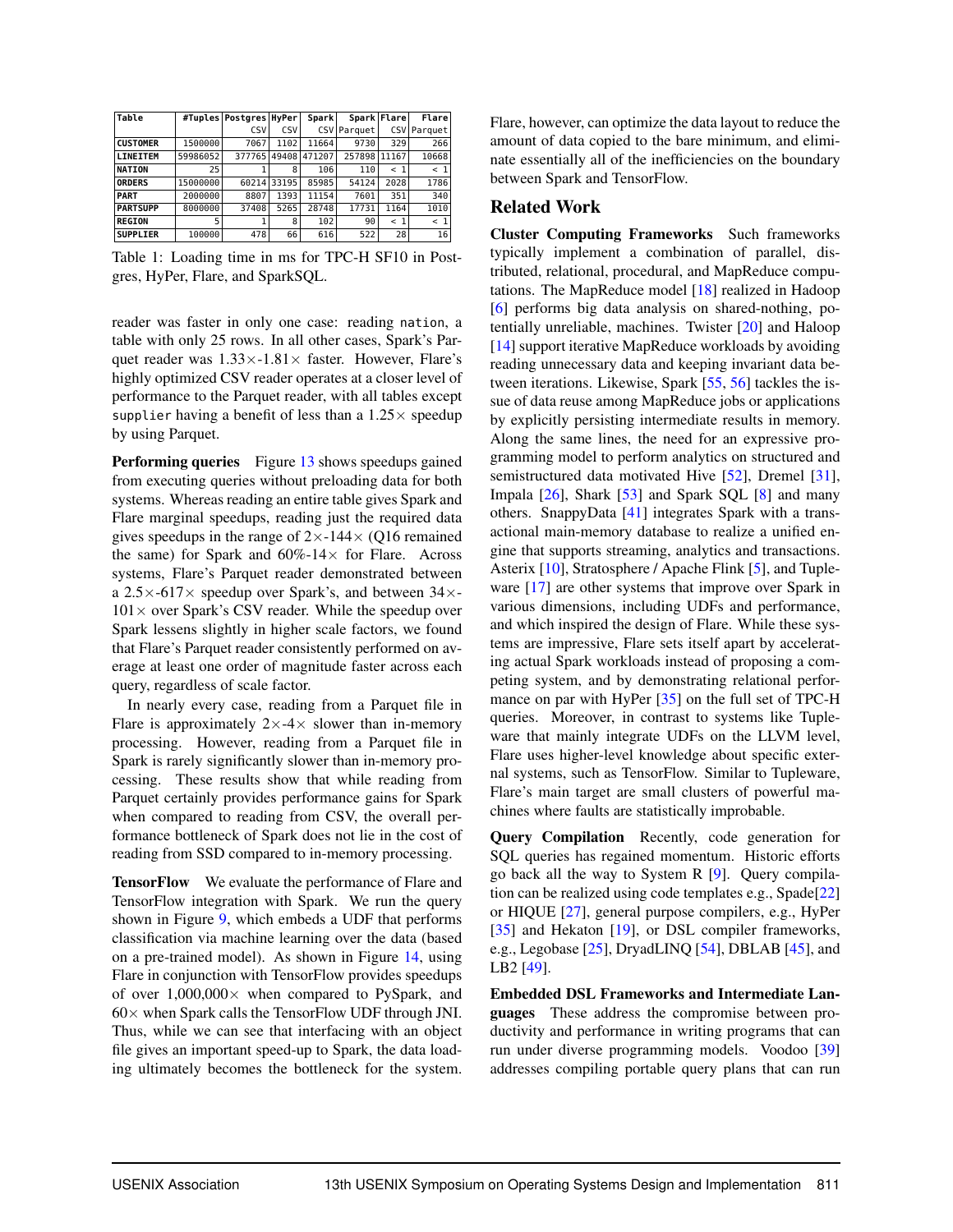

<span id="page-14-5"></span>Figure 13: Speedup for TPC-H SF1 when streaming data from SSD on a single thread.

|        |        |                     |            | 100000 | $1 \times 10^{6}$ Spark SQL F<br>Spark JNI |
|--------|--------|---------------------|------------|--------|--------------------------------------------|
| #Data  |        | Spark Spark + Flare |            | 10000  | Flare I                                    |
| Points |        | JNI                 |            | 1000   |                                            |
| 200    | 11909  |                     | 990 0.064  | 100    |                                            |
| 2000   | 522471 |                     | 3178 0.503 | 10     |                                            |
|        |        |                     |            | 0.1    | 200<br>2000<br># Data Points               |

<span id="page-14-6"></span>Figure 14: Running time (ms) of query in Figure [9](#page-10-1) using TensorFlow in Spark and Flare.

on CPUs and GPUs. Voodoo's intermediate algebra is expressive and captures hardware optimizations, e.g., multicores, SIMD, etc. Furthermore, Voodoo is used as an alternative back-end for MonetDB [\[12\]](#page-15-20). Delite [\[46\]](#page-16-18), a general purpose compiler framework, implements high-performance DSLs (e.g., SQL, Machine Learning, graphs and matrices), provides parallel patterns and generates code for heterogeneous targets. The Distributed Multiloop Language (DMLL) [\[13\]](#page-15-21) provides rich collections and parallel patterns and supports big-memory NUMA machines. Weld [\[38\]](#page-16-19) is another recent system that aims to provide a common runtime for diverse libraries e.g., SQL and machine learning. Steno [\[33\]](#page-16-20) performs optimizations similar to DMLL to compile LINQ queries. Furthermore, Steno uses DryadLINQ [\[54\]](#page-17-5) runtime for distributed execution. Nagel et. al. [\[34\]](#page-16-21) generates efficient code for LINQ queries. Weld is similar to DMLL in supporting nested parallel structures.

Performance evaluation In data analytics frameworks, performance evaluation aims to identify bottlenecks and study the parameters that impact performance the most, e.g., workload, scale-up/scale-out resources, probability of faults, etc. A recent study [\[36\]](#page-16-22) on a single Spark cluster revealed that CPU, not I/O, is the source of bottlenecks. McSherry et al. [\[30\]](#page-16-4) proposed the COST (Configuration that Outperforms a Single Thread) metric, and showed that in many cases, single-threaded programs can outperform big data processing frameworks running on large clusters. TPC-H [\[51\]](#page-17-2) is a decision support benchmark that consists of 22 analytical queries that address several "choke points," e.g., aggregates, large joins, arithmetic computations, etc. [\[11\]](#page-15-22).

#### <span id="page-14-2"></span>**Conclusions**

Modern data analytics need to combine multiple programming models and make efficient use of modern hardware with large memory, many cores, and NUMA capabilities. We introduce Flare: a new backend for Spark that brings relational performance on par with the best SQL engines, and also enables highly optimized heterogeneous workloads with external ML systems. Most importantly, all of this comes without giving up the expressiveness of Spark's high-level APIs. We believe that multi-stage APIs, in the spirit of DataFrames, and compiler systems like Flare, will play an increasingly important role in the future to satisfy the increasing demand for flexible and unified analytics with high efficiency.

#### Acknowledgments

This work was supported in part by NSF awards 1553471 and 1564207, DOE award DE-SC0018050, and a Google Faculty Research Award.

#### References

- <span id="page-14-1"></span>[1] ONNX. <https://github.com/onnx/onnx>.
- <span id="page-14-3"></span>[2] OpenMP. <http://openmp.org/>.
- <span id="page-14-0"></span>[3] M. Abadi, A. Agarwal, P. Barham, E. Brevdo, Z. Chen, C. Citro, G. Corrado, A. Davis, J. Dean, M. Devin, S. Ghemawat, I. Goodfellow, A. Harp, G. Irving, M. Isard, Y. Jia, R. Jozefowicz, L. Kaiser, M. Kudlur, J. Levenberg, D. Mané, R. Monga, S. Moore, D. Murray, C. Olah, M. Schuster, J. Shlens, B. Steiner, I. Sutskever, K. Talwar, P. Tucker, V. Vanhoucke, V. Vasudevan, F. Viégas, O. Vinyals, P. Warden, M. Wattenberg, M. Wicke, Y. Yu, and X. Zheng. TensorFlow: Large-scale machine learning on heterogeneous distributed systems, 2015.
- <span id="page-14-4"></span>[4] M. Abadi, P. Barham, J. Chen, Z. Chen, A. Davis, J. Dean, M. Devin, S. Ghemawat, G. Irving, M. Isard, et al. TensorFlow: A system for large-scale machine learning. In *OSDI*, volume 16, pages 265– 283, 2016.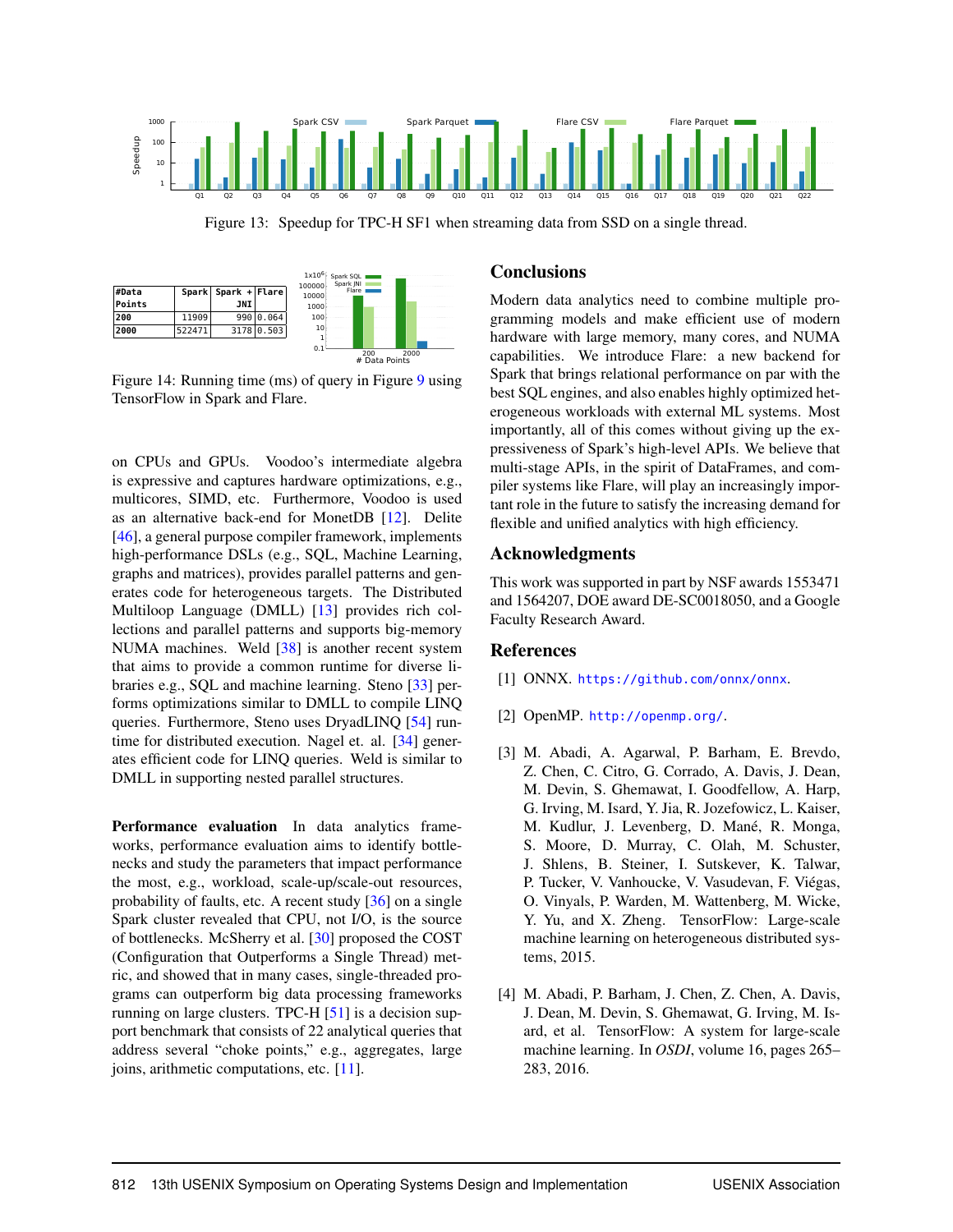- <span id="page-15-15"></span>[5] A. Alexandrov, R. Bergmann, S. Ewen, J.-C. Freytag, F. Hueske, A. Heise, O. Kao, M. Leich, U. Leser, V. Markl, et al. The Stratosphere platform for big data analytics. *The VLDB Journal*, 23(6):939–964, 2014.
- <span id="page-15-10"></span>[6] Apache. Hadoop. <http://hadoop.apache.org/>.
- <span id="page-15-4"></span>[7] Apache. Parquet. <https://parquet.apache.org/>.
- <span id="page-15-0"></span>[8] M. Armbrust, R. S. Xin, C. Lian, Y. Huai, D. Liu, J. K. Bradley, X. Meng, T. Kaftan, M. J. Franklin, A. Ghodsi, and M. Zaharia. Spark SQL: relational data processing in Spark. In *SIGMOD*, pages 1383– 1394. ACM, 2015.
- <span id="page-15-16"></span>[9] M. M. Astrahan, M. W. Blasgen, D. D. Chamberlin, K. P. Eswaran, J. N. Gray, P. P. Griffiths, W. F. King, R. A. Lorie, P. R. McJones, J. W. Mehl, et al. System R: relational approach to database management. *TODS*, 1(2):97–137, 1976.
- <span id="page-15-14"></span>[10] A. Behm, V. R. Borkar, M. J. Carey, R. Grover, C. Li, N. Onose, R. Vernica, A. Deutsch, Y. Papakonstantinou, and V. J. Tsotras. Asterix: towards a scalable, semistructured data platform for evolving-world models. *Distributed and Parallel Databases*, 29(3):185–216, 2011.
- <span id="page-15-22"></span>[11] P. Boncz, T. Neumann, and O. Erling. TPC-H analyzed: Hidden messages and lessons learned from an influential benchmark. In *Technology Conference on Performance Evaluation and Benchmarking*, pages 61–76. Springer, 2013.
- <span id="page-15-20"></span>[12] P. A. Boncz, M. Zukowski, and N. Nes. Monetdb/x100: Hyper-pipelining query execution. In *CIDR*, 2005.
- <span id="page-15-21"></span>[13] K. J. Brown, H. Lee, T. Rompf, A. K. Sujeeth, C. De Sa, C. Aberger, and K. Olukotun. Have abstraction and eat performance, too: Optimized heterogeneous computing with parallel patterns. CGO 2016, pages 194–205. ACM, 2016.
- <span id="page-15-12"></span>[14] Y. Bu, B. Howe, M. Balazinska, and M. D. Ernst. Haloop: efficient iterative data processing on large clusters. *PVLDB*, 3(1-2):285–296, 2010.
- <span id="page-15-5"></span>[15] C. Calcagno, W. Taha, L. Huang, and X. Leroy. Implementing multi-stage languages using ASTs, gensym, and reflection. GPCE, pages 57–76, 2003.
- <span id="page-15-3"></span>[16] P. Carbone, A. Katsifodimos, S. Ewen, V. Markl, S. Haridi, and K. Tzoumas. Apache Flink: Stream and batch processing in a single engine. *IEEE Data Eng. Bull.*, 38(4):28–38, 2015.
- <span id="page-15-1"></span>[17] A. Crotty, A. Galakatos, K. Dursun, T. Kraska, C. Binnig, U. Çetintemel, and S. Zdonik. An architecture for compiling UDF-centric workflows. *PVLDB*, 8(12):1466–1477, 2015.
- <span id="page-15-9"></span>[18] J. Dean and S. Ghemawat. MapReduce: Simplified Data Processing on Large Clusters. In *OSDI*, pages 137–150, 2004.
- <span id="page-15-19"></span>[19] C. Diaconu, C. Freedman, E. Ismert, P.-A. Larson, P. Mittal, R. Stonecipher, N. Verma, and M. Zwilling. Hekaton: SQL server's memory-optimized oltp engine. In *SIGMOD*, pages 1243–1254. ACM, 2013.
- <span id="page-15-11"></span>[20] J. Ekanayake, H. Li, B. Zhang, T. Gunarathne, S.- H. Bae, J. Qiu, and G. Fox. Twister: a runtime for iterative MapReduce. In *ACM HPCD*, pages 810– 818. ACM, 2010.
- <span id="page-15-7"></span>[21] Y. Futamura. Partial evaluation of computation process — an approach to a compiler-compiler. *Transactions of the Institute of Electronics and Communication Engineers of Japan*, 54-C(8):721–728, 1971.
- <span id="page-15-17"></span>[22] B. Gedik, H. Andrade, K.-L. Wu, P. S. Yu, and M. Doo. SPADE: the System S declarative stream processing engine. In *SIGMOD*, pages 1123–1134. ACM, 2008.
- <span id="page-15-8"></span>[23] G. Graefe. Volcano-an extensible and parallel query evaluation system. *TKDE*, 6(1):120–135, 1994.
- <span id="page-15-2"></span>[24] Y. Jia, E. Shelhamer, J. Donahue, S. Karayev, J. Long, R. Girshick, S. Guadarrama, and T. Darrell. Caffe: Convolutional architecture for fast feature embedding. *arXiv preprint arXiv:1408.5093*, 2014.
- <span id="page-15-6"></span>[25] Y. Klonatos, C. Koch, T. Rompf, and H. Chafi. Building efficient query engines in a high-level language. *PVLDB*, 7(10):853–864, 2014.
- <span id="page-15-13"></span>[26] M. Kornacker, A. Behm, V. Bittorf, T. Bobrovytsky, C. Ching, A. Choi, J. Erickson, M. Grund, D. Hecht, M. Jacobs, I. Joshi, L. Kuff, D. Kumar, A. Leblang, N. Li, I. Pandis, H. Robinson, D. Rorke, S. Rus, J. Russell, D. Tsirogiannis, S. Wanderman-Milne, and M. a. Yoder. Impala: A modern, open-source SQL engine for Hadoop. In *CIDR*, 2015.
- <span id="page-15-18"></span>[27] K. Krikellas, S. D. Viglas, and M. Cintra. Generating code for holistic query evaluation. In *ICDE*, pages 613–624. IEEE, 2010.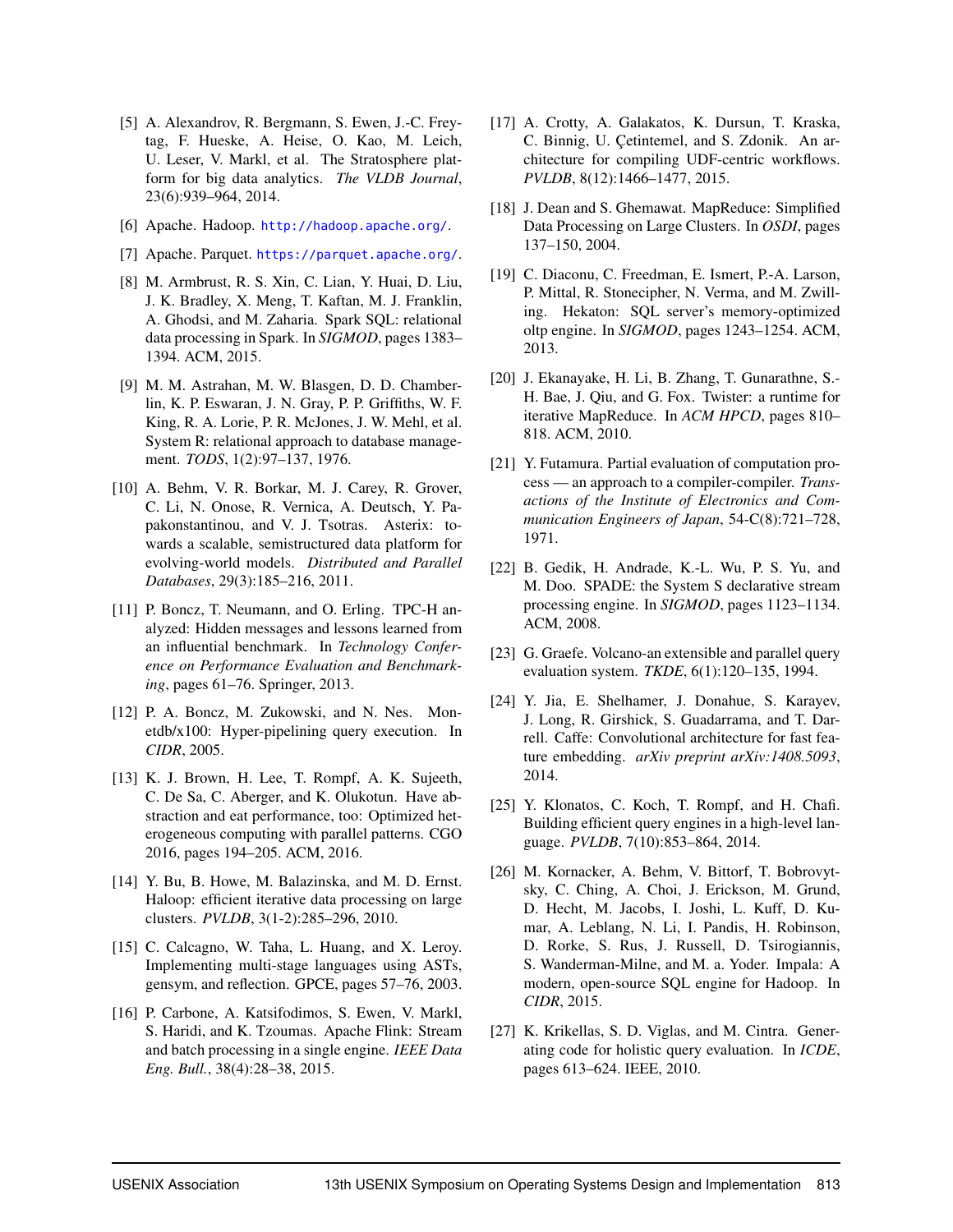- <span id="page-16-3"></span>[28] J. Laskowski. Mastering Apache Spark 2. [https:](https://www.gitbook.com/book/jaceklaskowski/mastering-apache-spark/details) [//www.gitbook.com/book/jaceklaskowski/](https://www.gitbook.com/book/jaceklaskowski/mastering-apache-spark/details) [mastering-apache-spark/details](https://www.gitbook.com/book/jaceklaskowski/mastering-apache-spark/details), 2016.
- <span id="page-16-5"></span>[29] F. McSherry. Scalability! but at what COST. [http://www.frankmcsherry.org/graph/](http://www.frankmcsherry.org/graph/scalability/cost/2015/01/15/COST.html) [scalability/cost/2015/01/15/COST.html](http://www.frankmcsherry.org/graph/scalability/cost/2015/01/15/COST.html), 2015.
- <span id="page-16-4"></span>[30] F. McSherry, M. Isard, and D. G. Murray. Scalability! but at what COST? In *HotOS*, 2015.
- <span id="page-16-11"></span>[31] S. Melnik, A. Gubarev, J. J. Long, G. Romer, S. Shivakumar, M. Tolton, and T. Vassilakis. Dremel: interactive analysis of web-scale datasets. *Proceedings of the VLDB Endowment*, 3(1-2):330– 339, 2010.
- <span id="page-16-14"></span>[32] G. Moerkotte and T. Neumann. Accelerating queries with group-by and join by groupjoin. *Proceedings of the VLDB Endowment*, 4(11), 2011.
- <span id="page-16-20"></span>[33] D. G. Murray, M. Isard, and Y. Yu. Steno: automatic optimization of declarative queries. In *ACM SIGPLAN Notices*, volume 46, pages 121– 131, 2011.
- <span id="page-16-21"></span>[34] F. Nagel, G. Bierman, and S. D. Viglas. Code generation for efficient query processing in managed runtimes. *VLDB*, 7(12):1095–1106, 2014.
- <span id="page-16-1"></span>[35] T. Neumann. Efficiently compiling efficient query plans for modern hardware. *PVLDB*, 4(9):539–550, 2011.
- <span id="page-16-22"></span>[36] K. Ousterhout, R. Rasti, S. Ratnasamy, S. Shenker, and B. Chun. Making sense of performance in data analytics frameworks. In *NSDI*, pages 293–307, 2015.
- <span id="page-16-6"></span>[37] L. Page, S. Brin, R. Motwani, and T. Winograd. The pagerank citation ranking: Bringing order to the web. Technical Report 1999-66, Stanford Info-Lab, November 1999.
- <span id="page-16-19"></span>[38] S. Palkar, J. J. Thomas, A. Shanbhag, D. Narayanan, H. Pirk, M. Schwarzkopf, S. Amarasinghe, M. Zaharia, and S. InfoLab. Weld: A common runtime for high performance data analytics. In *CIDR*, 2017.
- <span id="page-16-17"></span>[39] H. Pirk, O. Moll, M. Zaharia, and S. Madden. Voodoo - a vector algebra for portable database performance on modern hardware. *VLDB*, 9(14):1707–1718, 2016.
- <span id="page-16-2"></span>[40] K. Ramachandra, K. Park, K. V. Emani, A. Halverson, C. Galindo-Legaria, and C. Cunningham. Froid: Optimization of imperative programs in a relational database. *Proceedings of the VLDB Endowment*, 11(4), 2017.
- <span id="page-16-15"></span>[41] J. Ramnarayan, B. Mozafari, S. Wale, S. Menon, N. Kumar, H. Bhanawat, S. Chakraborty, Y. Mahajan, R. Mishra, and K. Bachhav. Snappydata: A hybrid transactional analytical store built on Spark. In *SIGMOD*, pages 2153–2156, 2016.
- <span id="page-16-10"></span>[42] T. Rompf and N. Amin. Functional Pearl: A SQL to C compiler in 500 lines of code. In *ICFP*, 2015.
- <span id="page-16-9"></span>[43] T. Rompf and M. Odersky. Lightweight Modular Staging: a pragmatic approach to runtime code generation and compiled DSLs. *Commun. ACM*, 55(6):121–130, 2012.
- <span id="page-16-0"></span>[44] A. Rowstron, D. Narayanan, A. Donnelly, G. O'Shea, and A. Douglas. Nobody ever got fired for using Hadoop on a cluster. In *Proceedings of the 1st International Workshop on Hot Topics in Cloud Data Processing*, HotCDP '12, pages 2:1–2:5, New York, NY, USA, 2012. ACM.
- <span id="page-16-16"></span>[45] A. Shaikhha, Y. Klonatos, L. Parreaux, L. Brown, M. Dashti, and C. Koch. How to architect a query compiler. In *SIGMOD*, pages 1907–1922. ACM, 2016.
- <span id="page-16-18"></span>[46] A. K. Sujeeth, K. J. Brown, H. Lee, T. Rompf, H. Chafi, M. Odersky, and K. Olukotun. Delite: A compiler architecture for performance-oriented embedded domain-specific languages. *TECS*, 13(4s):134, 2014.
- <span id="page-16-7"></span>[47] W. Taha. A gentle introduction to multi-stage programming. In *Domain-Specific Program Generation*, pages 30–50. Springer, 2004.
- <span id="page-16-8"></span>[48] W. Taha and T. Sheard. MetaML and multi-stage programming with explicit annotations. *Theor. Comput. Sci.*, 248(1-2):211–242, 2000.
- <span id="page-16-12"></span>[49] R. Y. Tahboub, G. M. Essertel, and T. Rompf. How to architect a query compiler, revisited. SIGMOD '18, pages 307–322. ACM, 2018.
- <span id="page-16-13"></span>[50] T. X. Team. XLA – TensorFlow Compiled. Post on the Google Developers Blog, 2017. [http://developers.googleblog.com/](http://developers.googleblog.com/2017/03/xla-tensorflow-compiled.html) [2017/03/xla-tensorflow-compiled.html](http://developers.googleblog.com/2017/03/xla-tensorflow-compiled.html).